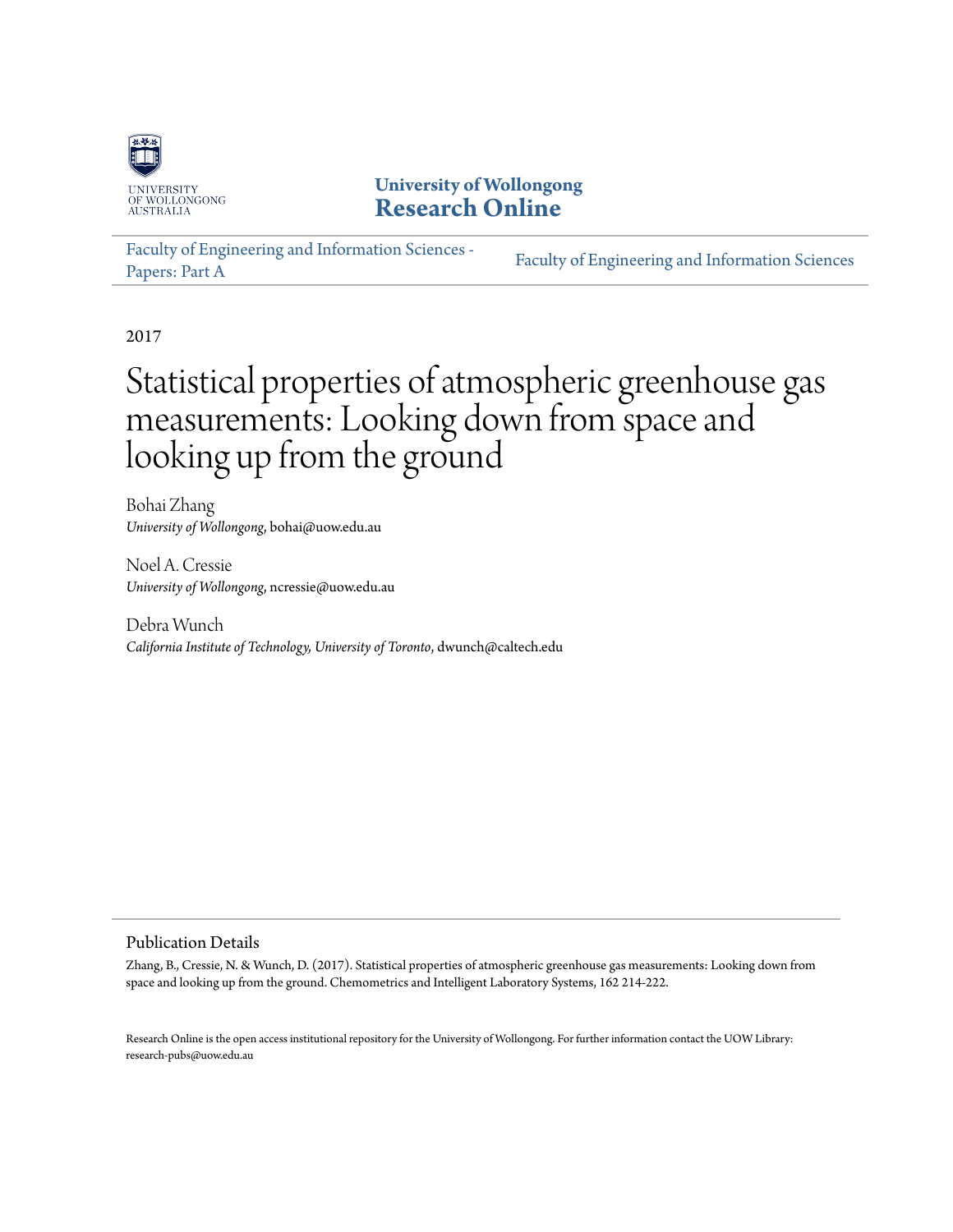# Statistical properties of atmospheric greenhouse gas measurements: Looking down from space and looking up from the ground

### **Abstract**

Satellite remote sensing platforms can collect measurements on a global scale within a few days, which provides an unprecedented opportunity to characterize and understand the spatio-temporal variability of environmental variables. Because of the additional challenges of making precise and accurate measurements from space, it is essential to validate satellite remote sensing datasets with highly precise and accurate groundbased measurements. The focus of this article is on two sets of measurements: Atmospheric column-averaged carbon dioxide (CO2) collected by the Orbiting Carbon Observatory-2 (OCO-2) mission in its target mode of operation; and ground-based data used for validation from the Total Carbon Column Observing Network (TCCON). The current statistical modeling of the relationship between the less-precise OCO-2 satellite data (Y) and the more-precise TCCON ground-based data (X) assumes a linear regression and heteroscedastic measurement errors that reside in both the OCO-2 data and the TCCON data. To obtain consistent estimates of the regression coefficients, it is critical to determine the error variance of each datum in the regression. In this article, a rigorous statistical procedure is presented for obtaining these error variances through modeling the spatial and/or temporal dependence structure in the OCO-2 and TCCON datasets. Numerical results for analyzing data at the Lamont TCCON station and the corresponding OCO-2 target-mode data (orbit number 3590) illustrate our procedure.

#### **Disciplines**

Engineering | Science and Technology Studies

#### **Publication Details**

Zhang, B., Cressie, N. & Wunch, D. (2017). Statistical properties of atmospheric greenhouse gas measurements: Looking down from space and looking up from the ground. Chemometrics and Intelligent Laboratory Systems, 162 214-222.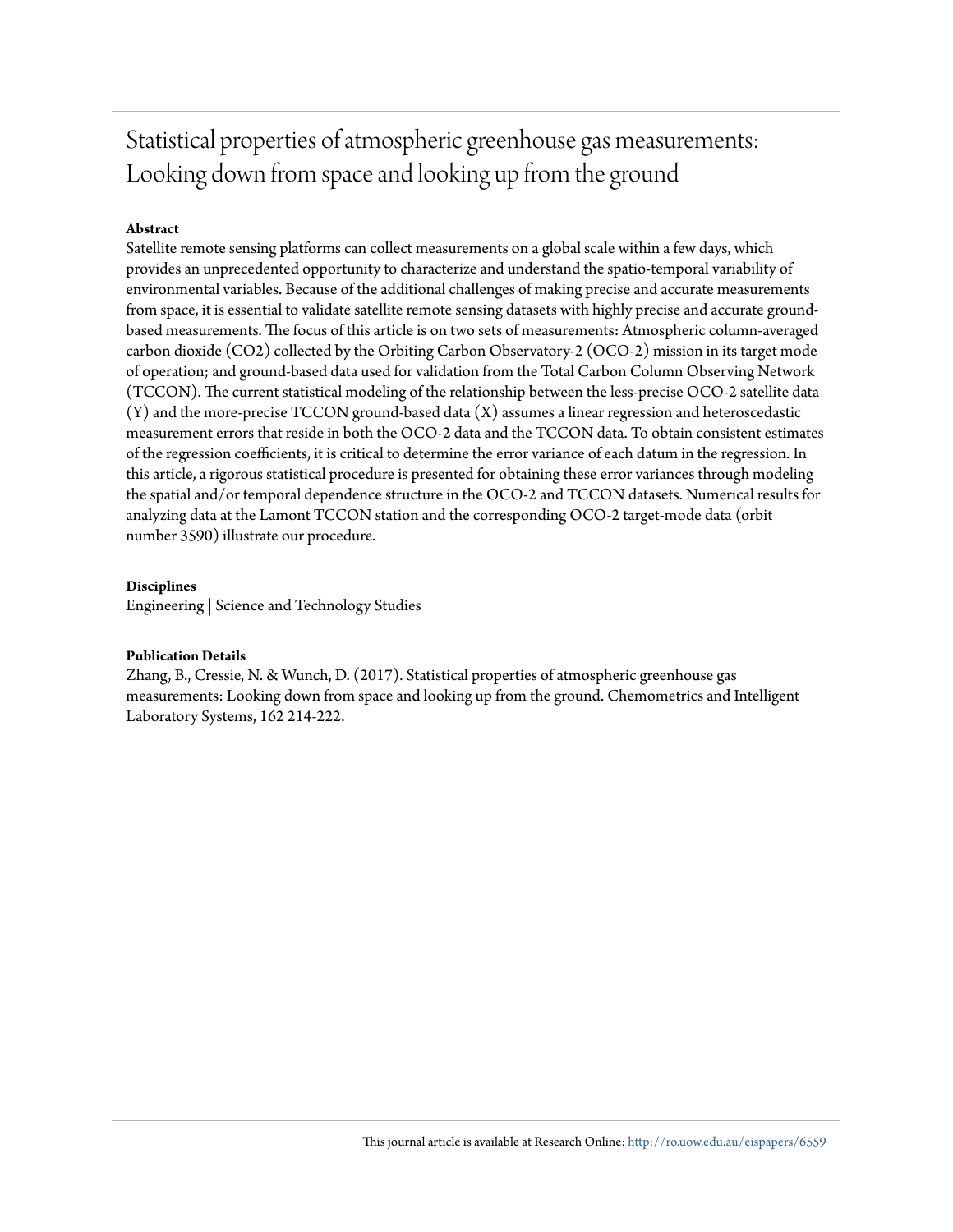# Statistical properties of atmospheric greenhouse gas measurements: Looking down from space and looking up from the ground

Bohai Zhang<sup>a</sup>, Noel Cressie<sup>a</sup>, Debra Wunch b

<sup>a</sup> National Institute for Applied Statistics Research Australia, University of Wollongong, NSW, 2522, Australia

<sup>b</sup> Department of Physics and School of the Environment, University of Toronto, Toronto, ON, M5S 3E8, Canada

### Abstract

Satellite remote sensing platforms can collect measurements on a global scale within a few days, which provides an unprecedented opportunity to characterize and understand the spatio-temporal variability of environmental variables. Because of the additional challenges of making precise and accurate measurements from space, it is essential to validate satellite remote sensing datasets with highly precise and accurate ground-based measurements. The focus of this article is on two sets of measurements: Atmospheric column-averaged carbon dioxide  $(CO<sub>2</sub>)$  collected by the Orbiting Carbon Observatory-2 (OCO-2) mission in its target mode of operation; and ground-based data used for validation from the Total Carbon Column Observing Network (TCCON). The current statistical modeling of the relationship between the less-precise  $OCO-2$  satellite data  $(Y)$  and the more-precise TCCON ground-based data  $(X)$  assumes a linear regression and heteroscedastic measurement errors that reside in both the OCO-2 data and the TCCON data. To obtain consistent estimates of the regression coefficients, it is critical to determine the error variance of each datum in the regression. In this article, a rigorous statistical procedure is presented for obtaining these error variances through modeling the spatial and/or temporal dependence structure in the OCO-2 and TCCON datasets. Numerical results for analyzing data at the Lamont TCCON station and the corresponding OCO-2 target-mode data (orbit number 3590) illustrate our procedure.

Key words: atmospheric carbon dioxide, errors in variables, OCO-2, spatial statistics, TCCON, time series

Preprint submitted to Elsevier Science 13 November 2016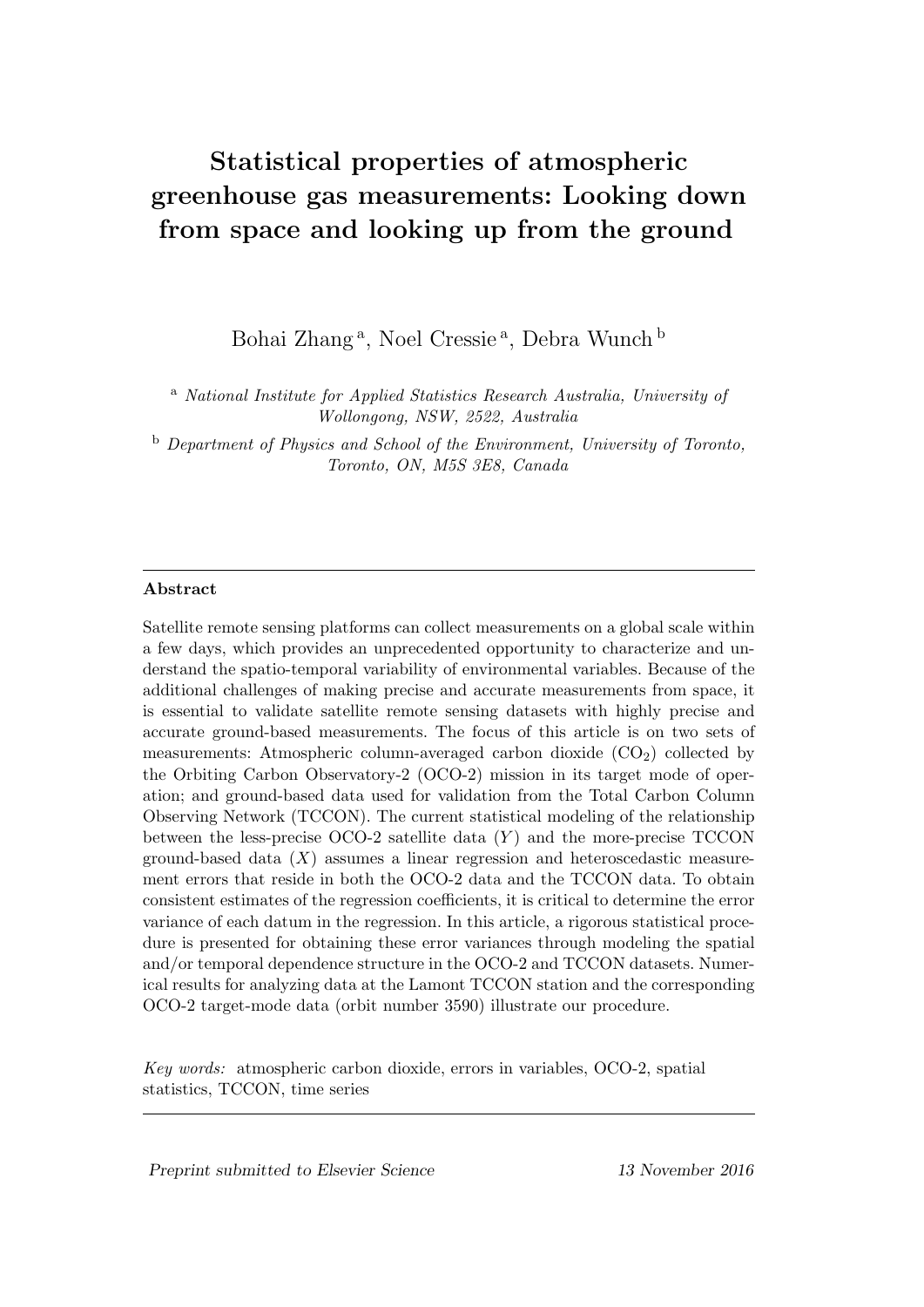#### 1 Introduction

Satellite remote sensing measurements of Earth's surface and atmosphere provide global coverage within a matter of days. This helps scientists understand the spatio-temporal distribution of environmental processes. Examples of remote sensing datasets of this type include measurements of atmospheric trace gases (e.g., carbon dioxide, methane, ozone), sea surface temperature, sea-ice extent, solar-induced fluorescence from plants, aerosols, and so forth. These remote sensing measurements from space require validation from well characterized ground-based measurements to ensure their accuracy and precision throughout the satellite's mission. This is often achieved through fitting a linear regression relationship between coincident ground-based and satellitebased measurements, where uncertainties are present in both the dependent  $(Y)$  and independent  $(X)$  variables. It is usually not appropriate to assume error variances are homogeneous, and hence correctly determining the error variance of each  $X$ -value and  $Y$ -value in the regression is of critical importance.

In this article, we estimate the error variances of these values by incorporating spatial dependence for the satellite-based measurements and temporal dependence for the ground-based measurements. Finding these variances is key to accurately estimating the regression parameters. The problem is generally relevant to many topics in chemistry, physics, and the biogeosciences; in this article, we focus on the Orbiting Carbon Observatory-2 (OCO-2) validation program [1]. The OCO-2 instrument measures carbon dioxide  $(CO<sub>2</sub>)$ in Earth's atmosphere.

The OCO-2 mission aims to provide the atmospheric measurements required to understand better the carbon cycle, which is the cycling of carbon (mostly in the form of  $CO<sub>2</sub>$  in the atmosphere) between the oceans, land, terrestrial biosphere, and atmosphere. The main sinks of  $CO<sub>2</sub>$  are the oceans, which dissolve  $CO<sub>2</sub>$  into seawater to form carbonic acid, and the terrestrial biosphere, in which plants, through photosynthesis, convert  $CO<sub>2</sub>$  into the sugars necessary to grow [2]. There are many sources of atmospheric  $CO<sub>2</sub>$ , primarily fossil-fuel burning (e.g., coal, petroleum, natural gas), which oxidizes carboncontaining fuels to produce  $CO<sub>2</sub>$ ; and land use, which both alters the surface albedo and on average reduces the land  $CO<sub>2</sub>$  sink [2]. Other significant sources of  $CO<sub>2</sub>$  include industrial processes such as cement production, where limestone ( $CaCO<sub>3</sub>$ ) is chemically converted into calcium oxide (CaO) and CO<sub>2</sub> is produced as a by-product [2,3].

Due to human activities,  $CO<sub>2</sub>$  concentrations in Earth's atmosphere have been increasing: The atmospheric  $CO<sub>2</sub>$  concentration has increased from about 280 parts per million (ppm) since the beginning of the industrial revolution in the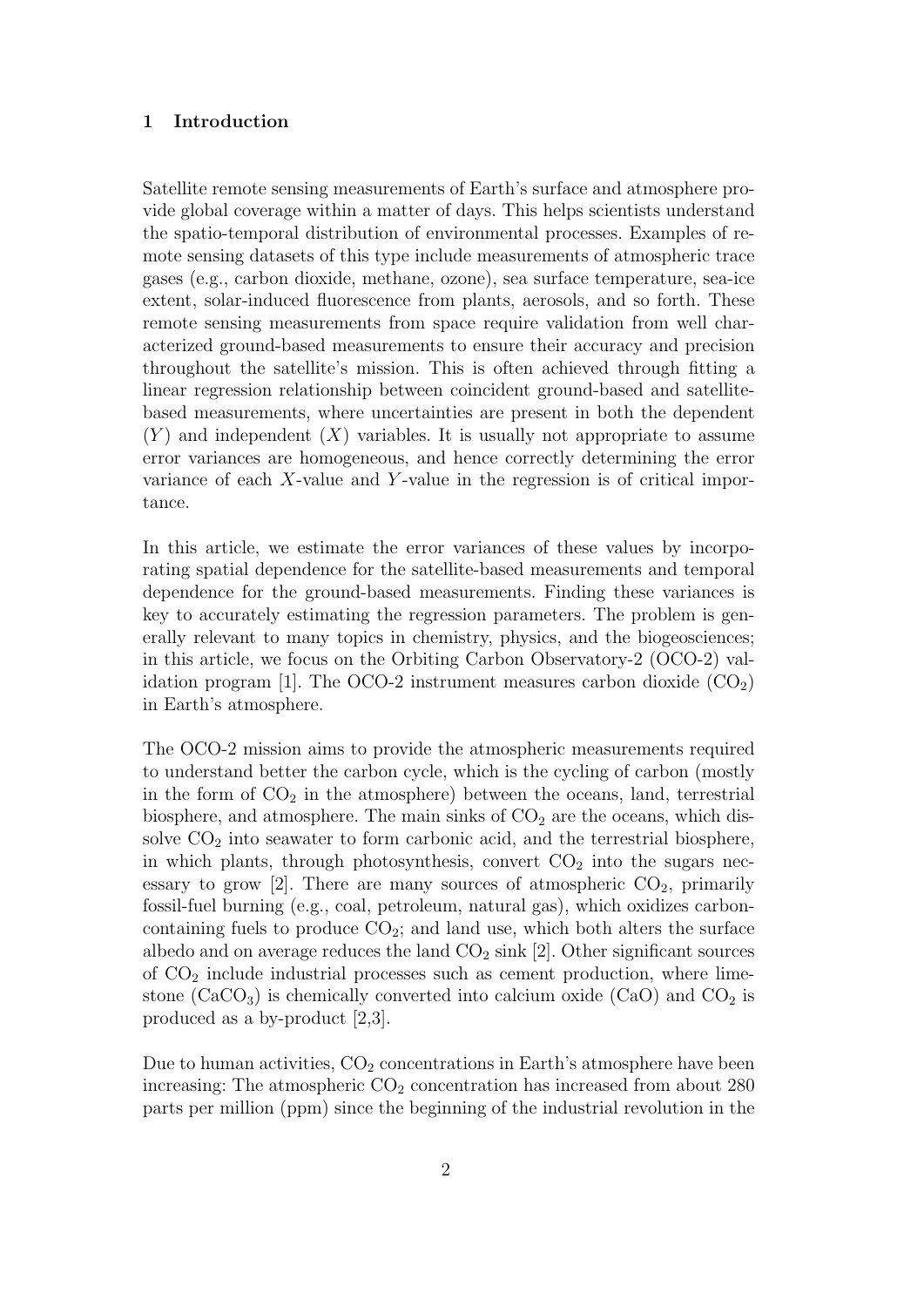1700s to about 400 ppm today. The percentage of each year's  $CO<sub>2</sub>$  emissions that remains in the atmosphere has also been increasing in the past 50 years. According to [4], there is evidence that from 1959 to 2008, the fraction of  $CO<sub>2</sub>$ emissions that remains in the atmosphere each year is likely to have increased from 40% to 45%. The increasing levels of  $CO<sub>2</sub>$  and other greenhouse gases in the atmosphere are the primary drivers of Earth's surface temperature increases.

The goals of the OCO-2 mission are to measure  $CO<sub>2</sub>$  with high enough precision and accuracy to distinguish between the sources and sinks of  $CO<sub>2</sub>$  on regional scales, and to quantify the seasonal, latitudinal, and interannual variability of  $CO<sub>2</sub>$  [5]. To achieve this goal, measurement precision and accuracy must be better than one part per million (ppm) of  $CO<sub>2</sub>$  (i.e., 0.25%) [6]. This is a difficult task and, thus, the method to ensure that the OCO-2 data are sufficiently accurate is critical. The standard  $CO<sub>2</sub>$  gas scale is set by the World Meteorological Organization (WMO); to tie the OCO-2 data to that standard scale requires a so-called transfer standard between the WMO-calibrated instruments and the remote sensing OCO-2 measurements. The Total Carbon Column Observing Network (TCCON, [7]) acts as this transfer standard, since TCCON is tied to the WMO scale through comparisons with WMO-traceable aircraft and balloon-borne measurements [8]. There are over 20 ground-based atmospheric observing stations in the TCCON, which are at fixed locations throughout the world.

To compare OCO-2 data with TCCON data, a special observation mode was designed for the OCO-2 satellite, called "target mode." In this mode, the OCO-2 spacecraft turns to "stare" at a ground location (typically a TCCON station) as it passes overhead, recording thousands of measurements in a small geographic area ( $\sim 0.2 \times 0.2$  degrees) over just a few minutes ( $\sim 5$  minutes). Under these conditions, changes in atmospheric  $CO<sub>2</sub>$  abundances are negligibly small, and the OCO-2 data obtained from looking down from space are directly coincident and comparable with the TCCON data obtained from looking up from the ground [9]. Currently, the OCO-2 target-mode maneuver occurs at 21 TCCON locations and at other locations as needed [9].

For each of these target-mode maneuvers, thousands of individual OCO-2 observations and their coincident 60 or so individual TCCON observations are aggregated over space and time, respectively, to form one  $(X, Y)$  point in a regression analysis. After some preprocessing of the OCO-2 data, a linear regression between the aggregated OCO-2 data  $(Y)$  and the aggregated TC-CON data  $(X)$  is fitted, and the deviation of the OCO-2 CO<sub>2</sub> product from the WMO scale is quantified [10]. This deviation is removed from the OCO-2 data, using the fitted regression line, before its use in scientific studies. Thus, fitting this regression line correctly is imperative, and we show in this article how important it is to know or estimate the error variance of each OCO-2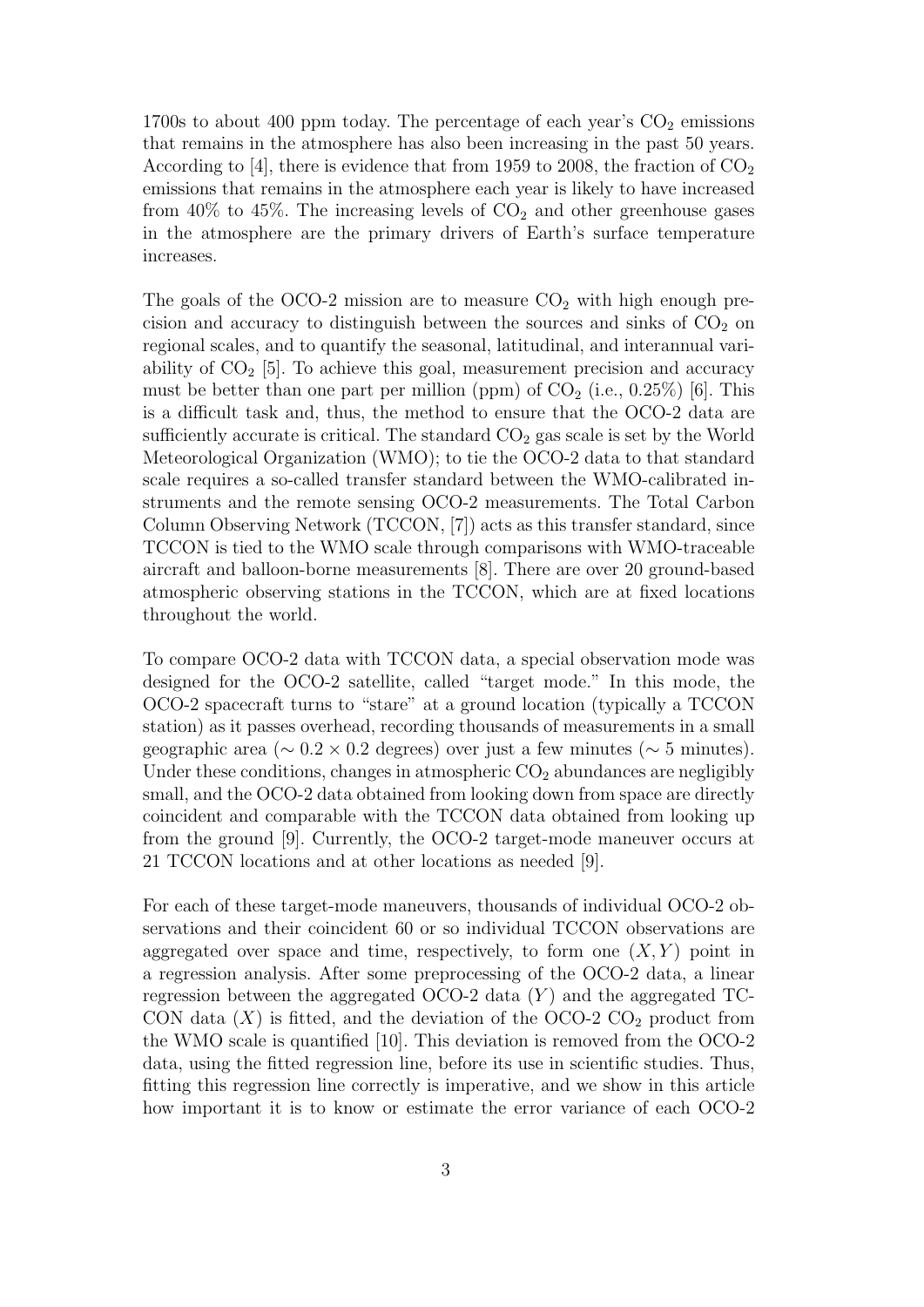value and each TCCON value used in the regression.

The result we obtain for the variance of the OCO-2 value in the regression can be used in contexts that go beyond this calibration study. For example, flux inversions usually work with spatially aggregated mole-fraction data (e.g., from OCO-2 retrievals), and our research demonstrates how the spatial covariance of the mole-fraction field determines the all-important variances of aggregates.

Another benefit of our research is for small area analysis [10–12], where we are able to account for dependence in the individual measurements that are aggregated to obtain an OCO-2 value (spatial aggregation) or a TCCON value (temporal aggregation). This statistical dependence results in a modification (often reduction) of the number of independent observations, to a number that we call the effective sample size. The interpretation of these, in terms of reduced information content in the small areas, is powerful and intuitive.

The rest of the paper is organized as follows. In Section 2, we provide the details of the errors-in-variables model that is currently used by the OCO-2 validation team. In Section 3, we discuss the selection of weights in the regression of OCO-2 on TCCON, and we provide sufficient conditions for obtaining unbiased estimating equations of regression parameters. In this section, we also illustrate, through simulation, the benefits of using an unbiased estimating equation for the regression slope  $b$ . We elaborate the statistical-analysis procedures for individual TCCON and OCO-2 data in Section 4, focusing on modeling the temporal and spatial data-dependence structures of the TCCON and OCO-2 data, respectively. In Section 5, we provide the formulas for computing the variances of the values fitted in the regression, and we use the datasets from the TCCON site at Lamont combined with the OCO-2 orbit number 3590 as an example. Concluding remarks are given in Section 6, and the paper finishes with a technical appendix.

# 2 The errors-in-variables model used for OCO-2 calibration

Version 7 of the OCO-2 data product is publicly available and can be found at [13]. The regression procedure used to obtain version 7 is described in [10], as follows. Let  $(X_i, Y_i)$  be a pair of TCCON and OCO-2 target-mode observations, where i indexes a combination of TCCON site and OCO-2 orbit number. Suppose there are  $i = 1, \ldots, N$  such combinations. The errors-invariables model in [14,15] was used to model the linear relationship between these pairs, with TCCON as the independent variable  $(X)$  and OCO-2 as the dependent variable  $(Y)$ . This model also has important applications in chemistry (e.g., see [16–18]). An iterative optimization algorithm in [15] was used to estimate the regression coefficients in the case of OCO-2 regressed on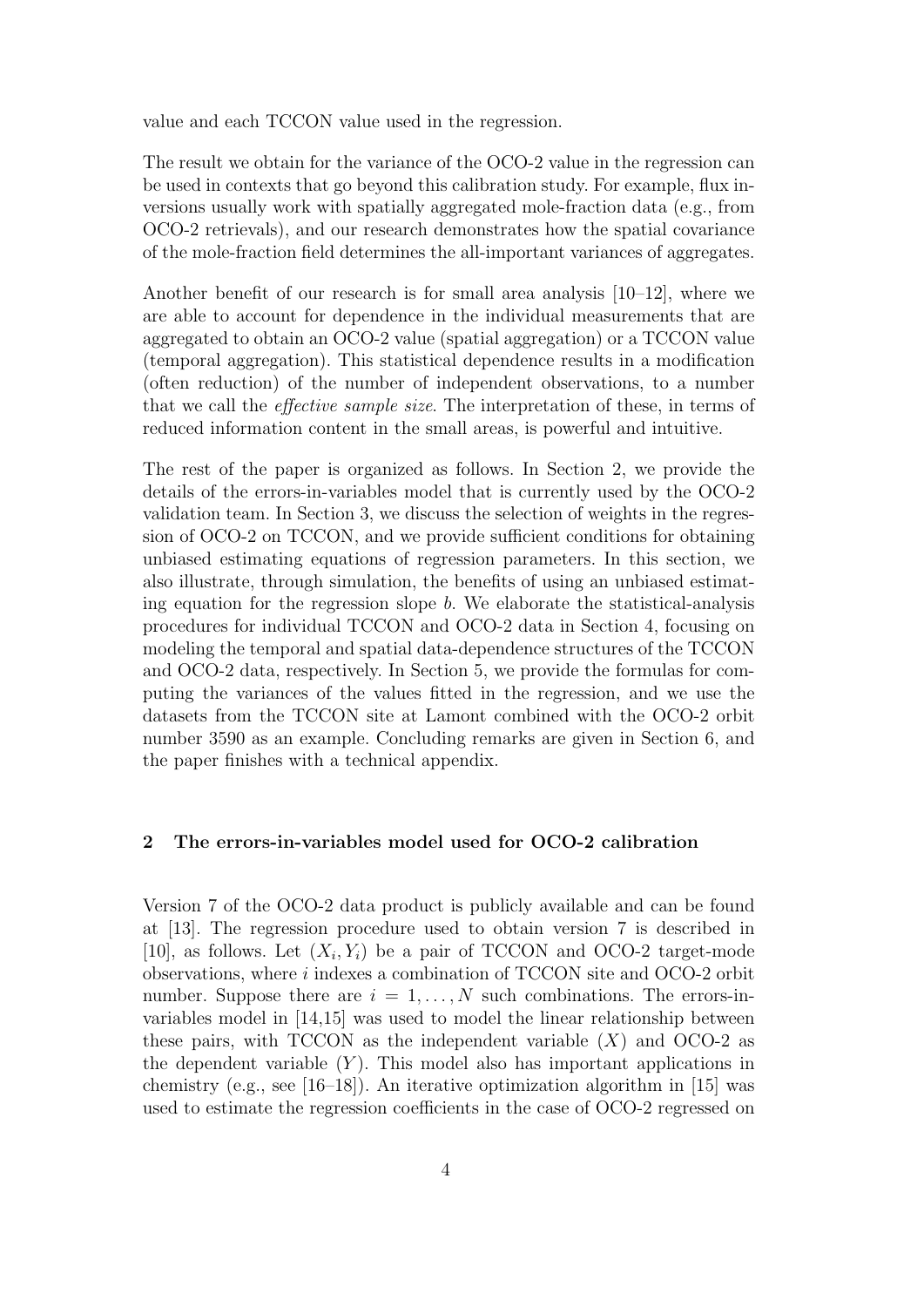#### TCCON.

In this article, we show that the least-sum-of-weighted-squares estimators of the regression coefficients in [14,15] can be viewed as maximum (profile) likelihood estimators under Gaussian-error assumptions. Second, we show that the estimators are (asymptotically) unbiased and (statistically) efficient when the regression weights are properly specified as being inversely proportional to var $(X_i)$  and var $(Y_i)$ , respectively, for  $i = 1, ..., N$ . Third, we show that misspecified weights result in biased estimating equations of the regression parameters, and hence the resulting regression-parameter estimates and regression line can be biased (Section 3). Last, we show that TCCON datasets are weakly correlated in time and OCO-2 datasets are highly correlated in space, which must be accounted for when estimating the variances of  $X_i$  and  $Y_i$ , respectively (Section 4).

Generally, suppose that  $\{(X_1, Y_1), (X_2, Y_2), \ldots, (X_N, Y_N)\}\$  are N pairs of groundmonitoring-station data  $(X)$  paired with satellite remote sensing data  $(Y)$ . Since the data collected by both the satellite and the ground-monitoring stations have measurement errors associated with them, an errors-in-variables model is appropriate for modeling their relationship. Assume that  $E(X_i) = x_i$ and  $E(Y_i) = y_i$ , where  $x_i$  and  $y_i$  are (fixed but unknown) true values of  $X_i$  and  $Y_i$ , respectively. Because both datasets attempt to measure the same variable (e.g., in our application, column-averaged  $CO<sub>2</sub>$ ), it is expected that there is a strong relationship between them. Fitting a linear relationship provides a straightforward way for correcting the bias in the satellite data using the more accurate data from the ground-monitoring stations.

In [10], the current errors-in-variables model for producing version 7 of the OCO-2 data product is given as follows. For  $i = 1, \ldots, N$ ,

$$
X_i = x_i + \epsilon_{x,i},
$$
  
\n
$$
Y_i = y_i + \epsilon_{y,i},
$$
  
\n
$$
y_i = a + bx_i,
$$
\n(1)

where the measurement-error terms,  $\epsilon_{x,i}$  and  $\epsilon_{y,i}$ , are assumed to have mean zero and variances  $\tilde{\sigma}_{x,i}^2$  and  $\tilde{\sigma}_{y,i}^2$ , respectively. It is also reasonable to assume that they are mutually independent for all  $i = 1, \ldots, N$ . The model (1) is also known as a functional model (e.g., see [19,20]).

It is important to clarify that  $X_i$  and  $Y_i$  are aggregated data calculated from a set of individual TCCON observations and a set of individual OCO-2 targetmode observations, respectively. Let  $n_{x,i}$  and  $n_{y,i}$  denote sample sizes of individual TCCON and OCO-2 observations for obtaining  $X_i$  and  $Y_i$ , respectively. In this article, we derive the effective sample sizes  $\tilde{n}_{x,i}$  and  $\tilde{n}_{y,i}$  in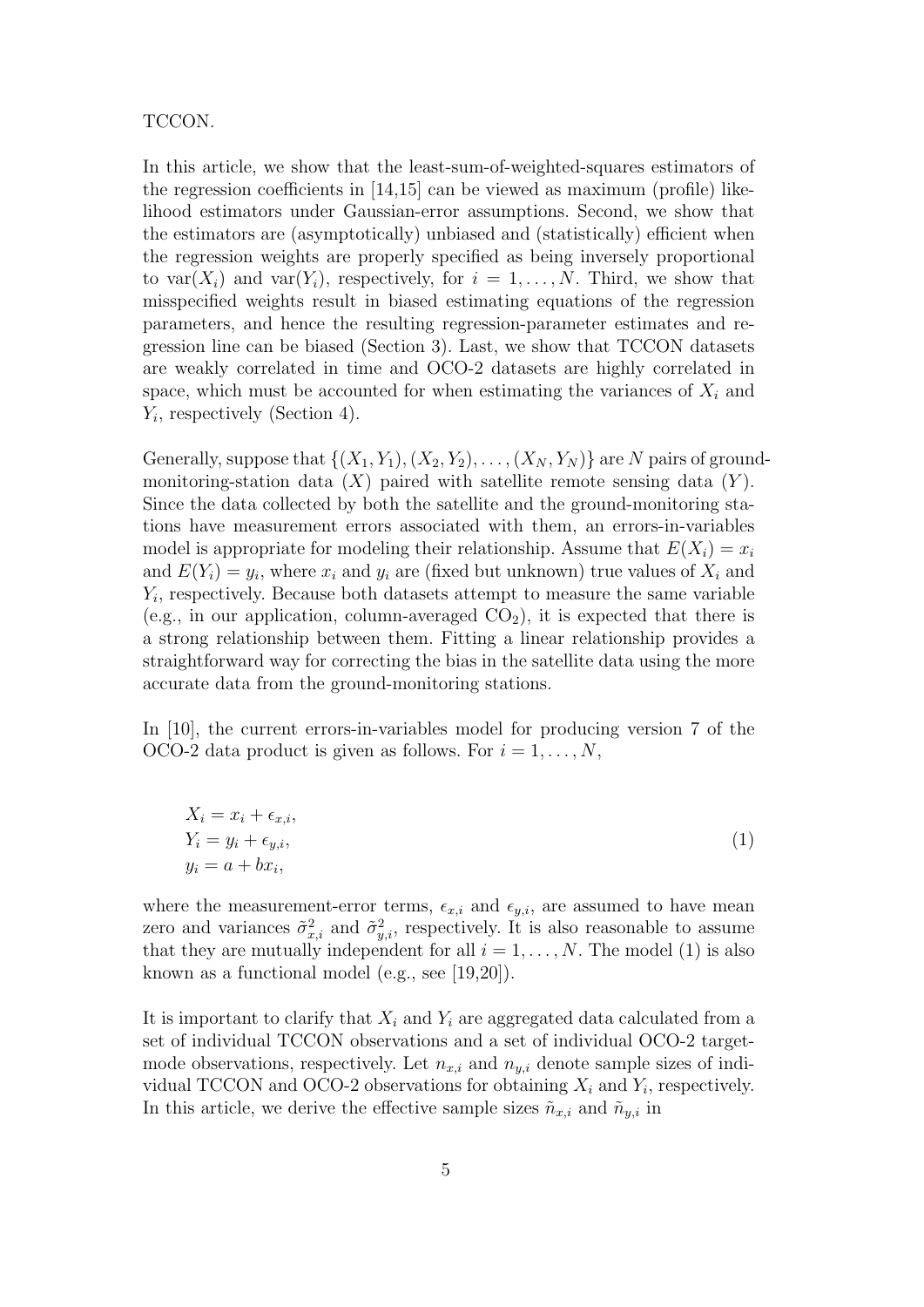$$
\tilde{\sigma}_{x,i}^2 \equiv \text{var}(X_i) = \sigma_{x,i}^2 / \tilde{n}_{x,i}, \qquad \tilde{\sigma}_{y,i}^2 \equiv \text{var}(Y_i) = \sigma_{y,i}^2 / \tilde{n}_{y,i}, \tag{2}
$$

where  $\sigma_{x,i}^2$  and  $\sigma_{y,i}^2$  are variances of a single TCCON observation and a single OCO-2 observation, respectively. Recall that  $\tilde{n}_{x,i}$  and  $\tilde{n}_{y,i}$  are the effective sample sizes that account for dependence in the observations, and they are generally different from their respective  $n_{x,i}$  and  $n_{y,i}$ . Strong positive correlations between individual observations results in effective sample sizes much smaller than actual sample sizes (Section 5).

A least-sum-of-weighted-squares criterion was proposed in [21]: This leads to estimating  $a$  and  $b$  by minimizing

$$
S(a,b) = \sum_{i=1}^{N} \frac{w_{x,i}w_{y,i}}{b^2 w_{y,i} + w_{x,i}} (Y_i - a - bX_i)^2,
$$
\n(3)

with respect to a and b. The resulting estimates,  $\hat{a}_{lws}$  and  $\hat{b}_{lws}$ , are functions only of the data  $\{(X_i, Y_i)\}_{i=1}^N$ , for given regression weights  $\{w_{x,i}\}_{i=1}^N$  and  $\{w_{y,i}\}_{i=1}^N$ . The regression weights  $w_{x,i}$  and  $w_{y,i}$  are pre-specified, and they should be chosen to be the inverse of the variances of  $X_i$  and  $Y_i$ , respectively.

Least-sum-of-weighted-squares estimators are, under certain assumptions, maximum likelihood estimators. In [22], it can be seen that the sum-of-weightedsquares function in (3) is equivalent to the profile log-likelihood function, for independent Gaussian measurement errors  $\epsilon_{x,i}$  and  $\epsilon_{y,i}$  in the model (1) and weights specified as  $w_{x,i} = 1/\tilde{\sigma}_{x,i}^2$  and  $w_{y,i} = 1/\tilde{\sigma}_{y,i}^2$ ;  $i = 1, \ldots, N$ . Therefore, the least-sum-of-weighted-squares estimators,  $\hat{a}_{lws}$  and  $\hat{b}_{lws}$ , are also maximum (profile) likelihood estimators, when the weights are appropriately chosen.

Partially differentiating (3) with respect to a and b, one can obtain (see [21]),

$$
b = \frac{\sum\limits_{i=1}^{N} Z_i^2 (Y_i - \bar{Y}_w) \left( \frac{X_i - \bar{X}_w}{w_{y,i}} + \frac{b(Y_i - \bar{Y}_w)}{w_{x,i}} \right)}{\sum\limits_{i=1}^{N} Z_i^2 (X_i - \bar{X}_w) \left( \frac{X_i - \bar{X}_w}{w_{y,i}} + \frac{b(Y_i - \bar{Y}_w)}{w_{x,i}} \right)},
$$
\n
$$
(4)
$$

where  $Z_i \equiv (w_{x,i}w_{y,i})/(b^2w_{y,i} + w_{x,i})$  depends on  $b, \bar{X}_w = \sum$  $\sum\limits_i Z_i X_i / \sum\limits_i$  $\sum\limits_i Z_i$ , and  $\bar{Y}_w = \sum$  $\sum\limits_i Z_i Y_i / \sum\limits_i$  $\sum_i Z_i$ . Based on equation (4), [15] proposed an algorithm that solves for b iteratively. If it converges, the resulting estimate is  $\hat{b}_{lws}$ . Then the corresponding estimate of a is  $\hat{a}_{lws} = \bar{Y}_w - \hat{b}_{lws}\bar{X}_w$ , where  $\bar{X}_w$  and  $\bar{Y}_w$  are evaluated at  $b = b_{lws}$ .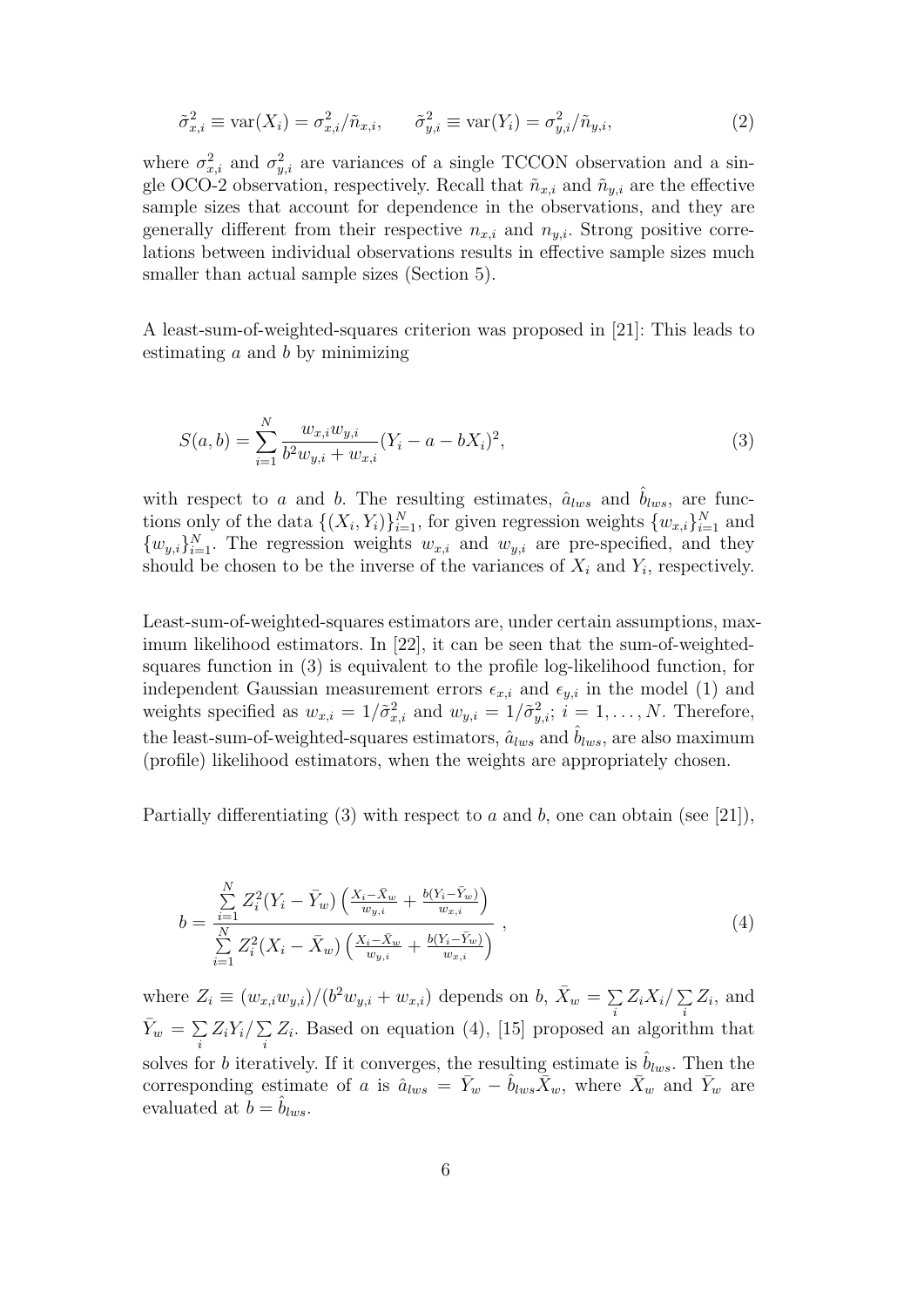#### 3 Unbiased estimation of regression parameters

In this section, we find sufficient conditions under which the least-sum-ofweighted-squares estimators,  $\hat{a}_{lws}$  and  $b_{lws}$ , are (asymptotically) unbiased. The estimating equations for regression parameters a and b are  $\frac{\partial S(a,b)}{\partial a} = 0$  and  $\frac{\partial S(a,b)}{\partial b} = 0$ , respectively; the estimating equations are unbiased if  $E(\frac{\partial S(a,b)}{\partial a}) = 0$ and  $E(\frac{\partial S(a,b)}{\partial b}) = 0$ , for all  $a, b \in \mathbb{R}$ . Under regularity conditions, unbiased estimating equations result in consistent (asymptotically unbiased) estimators [23,24]. Therefore, unbiasedness of estimating equations of a and b is a desirable property.

Recall that the weights  $\{w_{x,i}\}\$  and  $\{w_{y,i}\}\$ are pre-specified; then

$$
\frac{\partial S(a,b)}{\partial a} = \sum_{i=1}^{N} \frac{-2w_{x,i}w_{y,i}}{b^2 w_{y,i} + w_{x,i}} (Y_i - a - bX_i),
$$

and hence  $E\left(\frac{\partial S(a,b)}{\partial a}\right) = 0$ . Further,

$$
\frac{\partial S(a,b)}{\partial b} = \sum_{i=1}^{N} \frac{-2w_{x,i}w_{y,i}}{(b^2w_{y,i} + w_{x,i})^2} \{b(Y_i - a)^2w_{y,i} + X_i(Y_i - a)w_{x,i} -b^2X_i(Y_i - a)w_{y,i} -bX_i^2w_{x,i}\},\
$$

and hence

$$
E\left(\frac{\partial S(a,b)}{\partial b}\right) = \sum_{i=1}^{N} \frac{-2bw_{x,i}w_{y,i}}{(b^2w_{y,i} + w_{x,i})^2} (\tilde{\sigma}_{y,i}^2 w_{y,i} - \tilde{\sigma}_{x,i}^2 w_{x,i}),
$$
\n
$$
(5)
$$

since  $E(X_i^2) = \tilde{\sigma}_{x,i}^2 + x_i^2$ ,  $E((Y_i - a)^2) = \tilde{\sigma}_{y,i}^2 + b^2 x_i^2$ , and  $E(X_i(Y_i - a)) = bx_i^2$ . Recall that  $\tilde{\sigma}_{x,i}^2 = \text{var}(X_i)$  and  $\tilde{\sigma}_{y,i}^2 = \text{var}(\tilde{Y}_i)$ .

From  $(5)$ , if

$$
\frac{w_{x,i}}{w_{y,i}} = \frac{\tilde{\sigma}_{y,i}^2}{\tilde{\sigma}_{x,i}^2} \tag{6}
$$

then  $E\left(\frac{\partial S(a,b)}{\partial b}\right) = 0$ , for all  $a, b \in \mathbb{R}$ . The solution to (5) is  $\hat{b}_{lws}$ , which is consistent if (6) holds. That is, provided the ratio of the weights associated with  $X_i$  and  $Y_i$  is equal to the reciprocal of the ratio of their corresponding true variances,  $b_{lws}$  is consistent. In the following subsection, we use a simulation example to show that when the regression weights are misspecified, the leastsum-of-weighted-squares estimator of  $b$  is biased with a large mean squared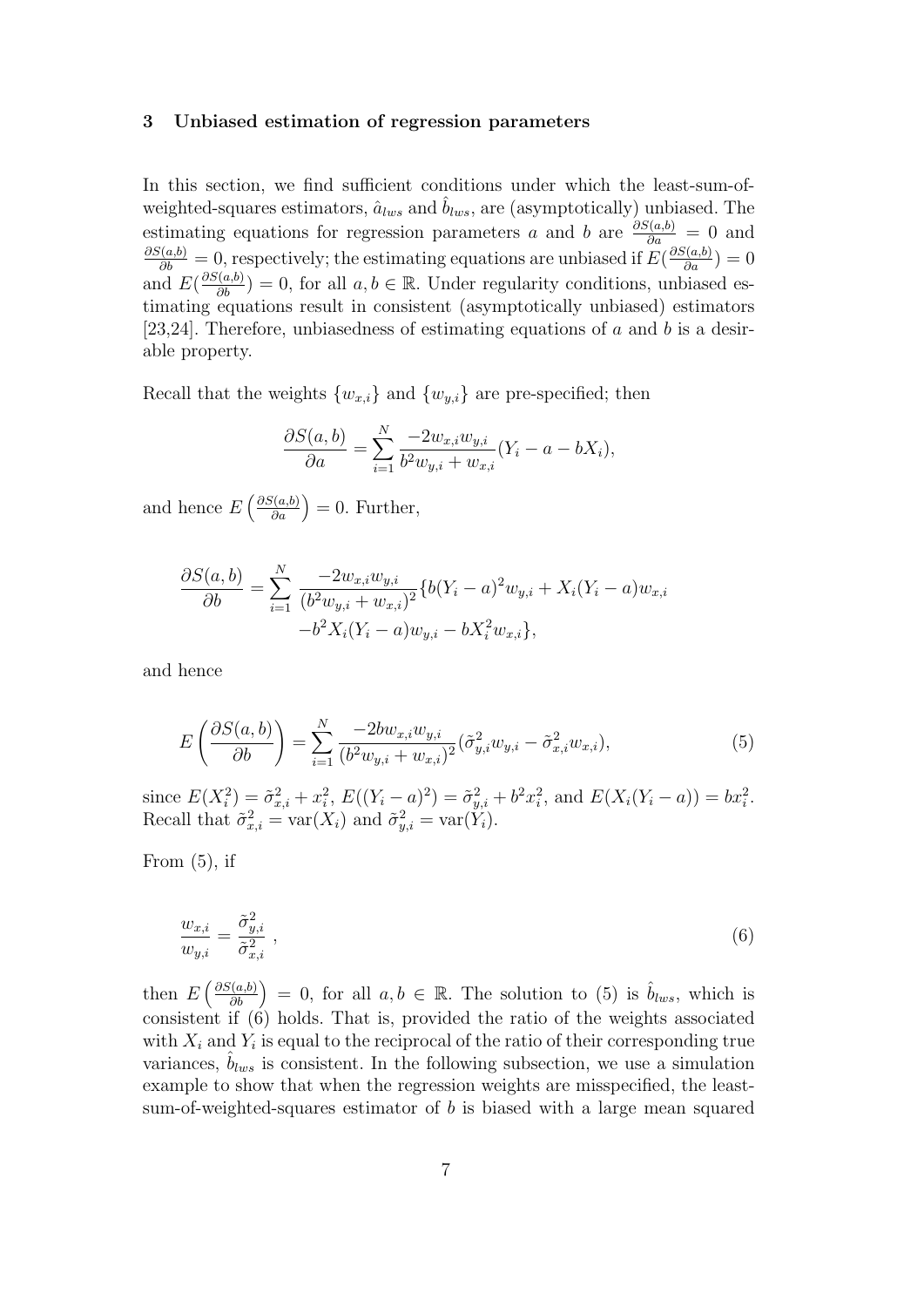error (MSE).

#### 3.1 Effects of regression weights on estimating the slope parameter b

In this subsection, we use simulation to show the effect of misspecified weights on the least-sum-of-weighted-squares estimators of a and b. The special case of the model (1) with  $a = 0$  will be featured, because that is the assumption made when the OCO-2 datasets are calibrated using the TCCON datasets. The intercept  $a$  is fixed at zero to reflect that when the true TCCON value is zero, the corresponding OCO-2 value should also be zero. To provide a more general formulation, at the end of this subsection we discuss inference for the model given by  $(1)$  with both  $a$  and  $b$  to be estimated.

To illustrate the effect of the regression weights on estimating  $b$ , consider the following artificial example based on simulation, where the units of  $X$ and the units of Y are arbitrary and not related to our application to  $CO<sub>2</sub>$ mole fraction. We first generated the true covariate values  $\{x_i\}_{i=1}^N$  from a Gaussian distribution,  $N(10, 2^2)$ , and we set the true response values  $\{y_i\}_{i=1}^N$ to be given by:  $y_i = 0.8x_i$ . That is, the true value of a is 0 and the true value of b is 0.8. Then  $X_i$  was randomly generated from a Gaussian distribution with mean  $x_i$  and variance  $\tilde{\sigma}_{x,i}^2 = 0.5$ , while  $Y_i$  was randomly generated from a Gaussian distribution with mean  $y_i$  and variance  $\tilde{\sigma}_{y,i}^2 = 1.5$ . This was repeated independently for  $i = 1, ..., N$ . Thus, in the simulation, the true ratio of  $\text{var}(Y_i)$  to  $\text{var}(X_i)$  is  $\tilde{\sigma}_{y,i}^2/\tilde{\sigma}_{x,i}^2 = 3$ , for all  $i = 1, \ldots, N$ .

We estimated *b* under four different scenarios:

- 1)  $w_{x,i} = 1/0.5, w_{y,i} = 1/1.5$ , corresponding to the ideal case that specifies the weights of  $X_i$  and  $Y_i$  to be the reciprocals of their respective true variances ("True");
- 2)  $w_{x,i} = 1, w_{y,i} = 1/3$ , corresponding to misspecification of the weights but correct specification of their ratio ("Equal");
- 3)  $w_{x,i} = 1/2, w_{y,i} = 2$ , corresponding to a misspecification of the ratio, where  $w_{x,i}/w_{y,i} = 1/4$  is smaller than the correct ratio,  $\tilde{\sigma}_{y,i}^2/\tilde{\sigma}_{x,i}^2 = 3$  $("Smaller");$
- 4)  $w_{x,i} = 1, w_{y,i} = 1/10$ , corresponding to a misspecification of the ratio, where  $w_{x,i}/w_{y,i} = 10$  is bigger than the correct ratio,  $\tilde{\sigma}_{y,i}^2/\tilde{\sigma}_{x,i}^2 = 3$  ("Bigger").

The slope parameter  $b$  was estimated by minimizing the sum-of-weightedsquares objective function in (3).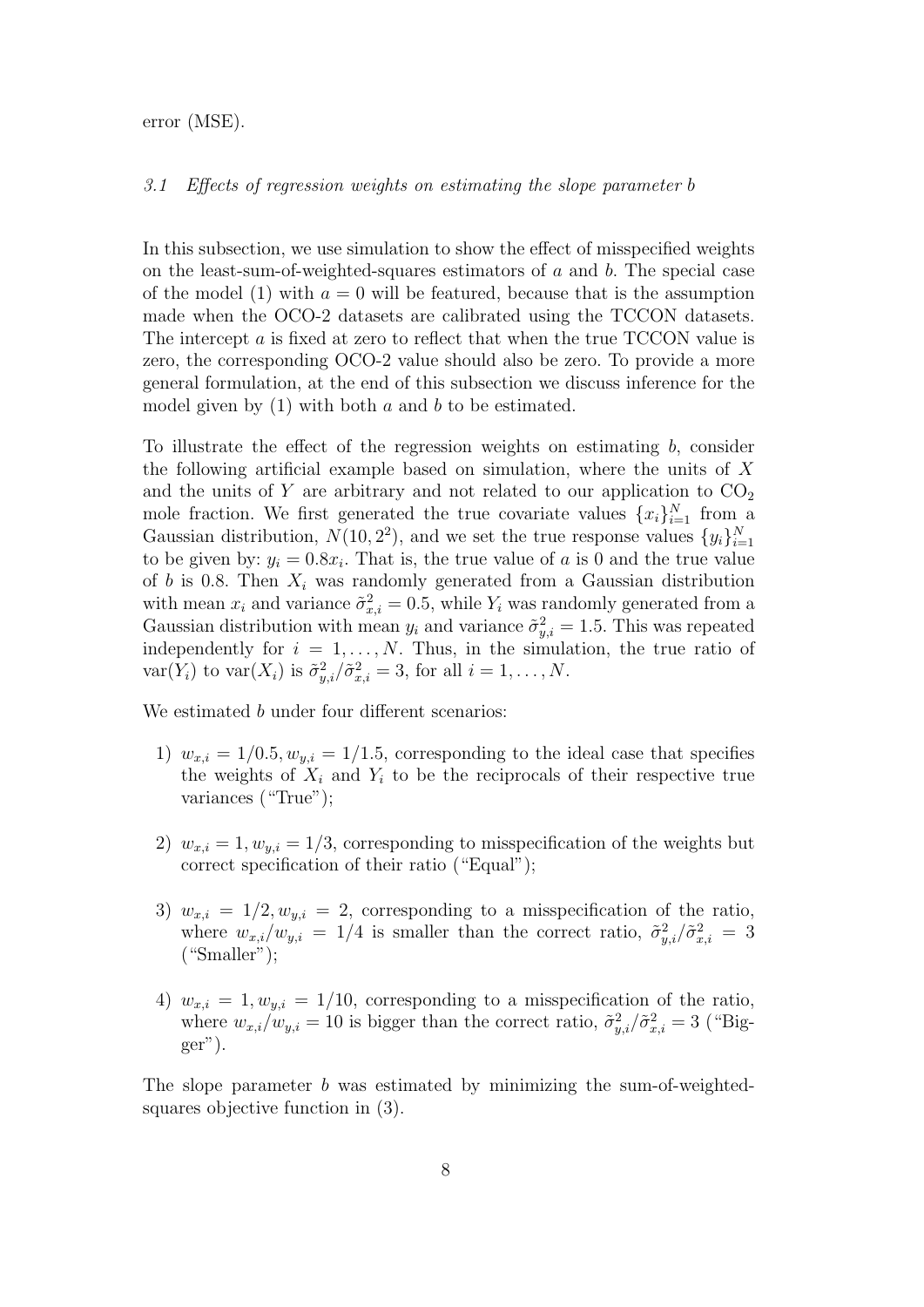#### Table 1

Parameter estimation of the slope parameter  $(b=0.8)$  under different specifications of weights. The rows "True," "Equal,""Smaller," and "Bigger" show the results for Scenarios 1-4, respectively. The 95% confidence interval is obtained as the sample mean plus/minus twice its standard error calculated from the simulation. The results are based on 200 simulated datasets for each of the four scenarios, and each of the three values of N.

| $N = 150$     | Mean    | Median  | <b>MSE</b>            | 95%CI              |  |
|---------------|---------|---------|-----------------------|--------------------|--|
| True          | 0.79945 | 0.79995 | $1.137 \cdot 10^{-4}$ | (0.79794, 0.80096) |  |
| Equal         | 0.79945 | 0.79995 | $1.137 \cdot 10^{-4}$ | (0.79794, 0.80096) |  |
| Smaller       | 0.81101 | 0.81218 | $2.368 \cdot 10^{-4}$ | (0.80949, 0.81254) |  |
| Bigger        | 0.79701 | 0.79758 | $1.215 \cdot 10^{-4}$ | (0.79550, 0.79851) |  |
| $N = 500$     | Mean    | Median  | MSE                   | 95%CI              |  |
| True          | 0.80036 | 0.80039 | $4.043 \cdot 10^{-5}$ | (0.79946, 0.80126) |  |
| Equal         | 0.80036 | 0.80039 | $4.043 \cdot 10^{-5}$ | (0.79946, 0.80126) |  |
| Smaller       | 0.81242 | 0.81253 | $19.38 \cdot 10^{-5}$ | (0.81153, 0.81331) |  |
| Bigger        | 0.79781 | 0.79777 | $4.505 \cdot 10^{-5}$ | (0.79691, 0.79871) |  |
| $N = 2000$    | Mean    | Median  | <b>MSE</b>            | 95%CI              |  |
| True          | 0.80000 | 0.79993 | $7.635 \cdot 10^{-6}$ | (0.79961, 0.80039) |  |
| Equal         | 0.80000 | 0.79993 | $7.635 \cdot 10^{-6}$ | (0.79961, 0.80039) |  |
| Smaller       | 0.81194 | 0.81189 | $150.3 \cdot 10^{-6}$ | (0.81154, 0.81233) |  |
| <b>Bigger</b> | 0.79748 | 0.79740 | $13.91 \cdot 10^{-6}$ | (0.79709, 0.79787) |  |

Table 1 gives the mean squared error (MSE) and the 95% confidence interval (95% CI) for b. First, it is clear that when the weights satisfy the ratio condition  $(6)$ , the parameter estimate of b is closest to the true value of b (i.e., it has the smallest MSE). If  $(6)$  does not hold, the resulting estimate of b is biased. For Scenario 3 (Smaller), the parameter estimate has large positive bias; conversely, negative bias is observed for Scenario 4 (Bigger). When the regression's sample size is increased from  $N = 150$  to  $N = 2000$ , the first two scenarios lead to a more accurate estimate of b. Although the MSEs for Scenarios 3 and 4 decrease with increasing sample size, these two scenarios still yield a parameter estimate of b with significant bias (particularly for Scenario 3).

The (approximate)  $95\%$  CI for b is given in the last column of Table 1. For Scenarios 1 and 2, the 95% CI always contains the true value  $b = 0.8$ . For Scenarios 3 and 4, the confidence interval excludes the true value of  $b = 0.8$ for all three sample sizes. Figure 1 shows the boxplots of  $b_{lws}$  under the four scenarios. A biased estimate of b is observed for both Scenarios 3 and 4, but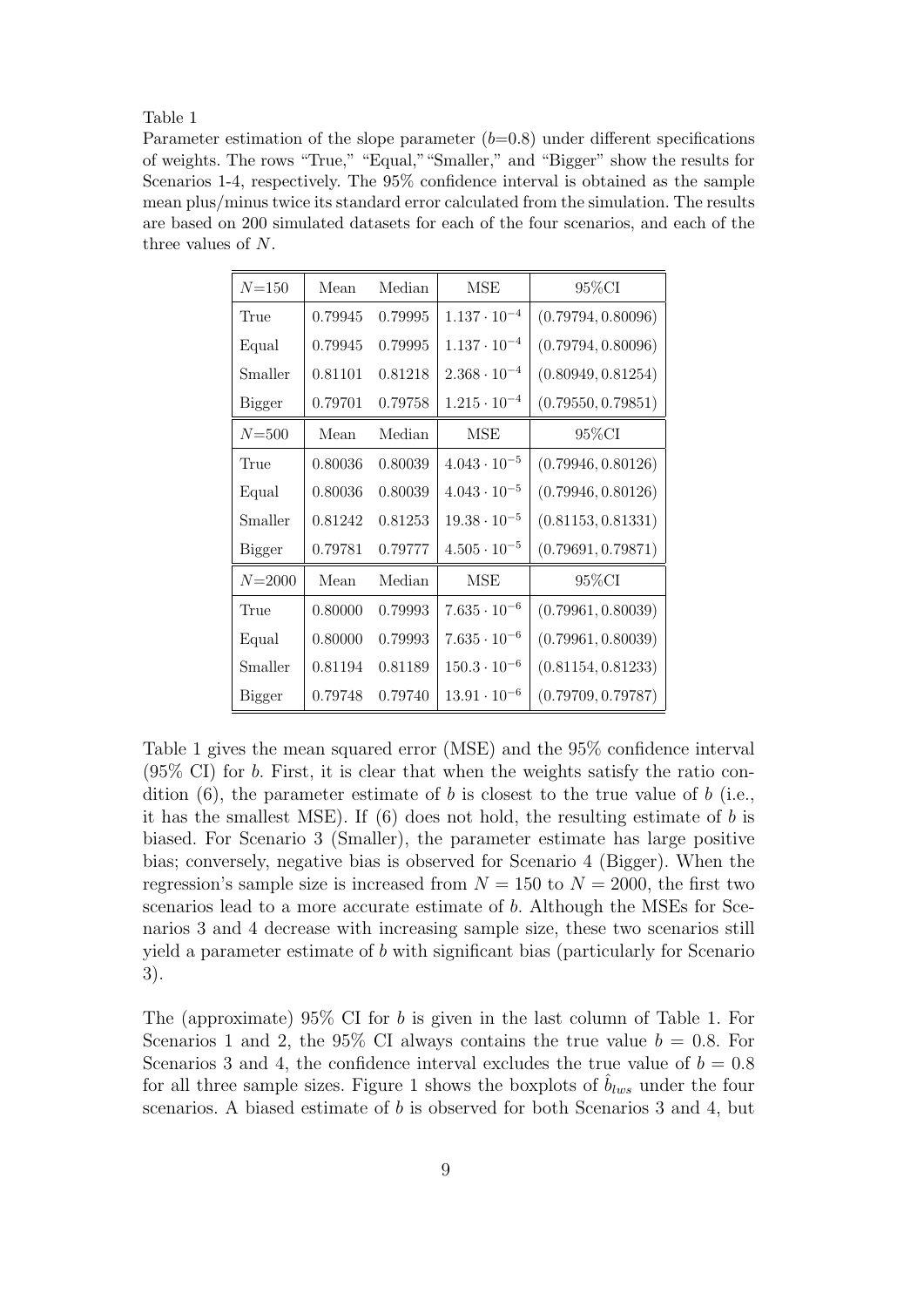the bias is clearly worse for Scenario 3 (Smaller). That is, when the ratio of the weights used is smaller than the correct ratio based on inverse variances, the bias is worse than if the ratio used were bigger.

We then tested the sensitivity of  $\hat{b}_{lws}$  to the ratio of regression weights using the relative inefficiency (RI), defined as the ratio of the MSE of  $b_{lws}$  using a ratio of regression weights to that using the correct ratio,  $\tilde{\sigma}_{y,i}^2/\tilde{\sigma}_{x,i}^2$ . Then  $RI \geq 1$ , and a misspecification of the ratio of regression weights corresponds to RI > 1. The upper panel in Figure 2 shows how the RIs of  $b_{lws}$  change with different values of the ratio of regression weights,  $w_{x,i}/w_{y,i}$ , where an RI as close to 1 as possible is preferred. We fixed  $w_{x,i}$  at  $1/\tilde{\sigma}_{x,i}^2$  and varied the values of  $w_{y,i}$  to obtain different ratios of regression weights. The correct ratio in this panel is  $\tilde{\sigma}_{y,i}^2/\tilde{\sigma}_{x,i}^2 = 3$ . It can be seen that the RIs of  $\hat{b}_{lws}$  are much more sensitive to Scenario 3 where the ratios have smaller values than the correct ratio of 3, which corroborates our results in Table 1 and Figure 1.

The lower panel in Figure 2 shows the results for the case  $\tilde{\sigma}_{y,i}^2/\tilde{\sigma}_{x,i}^2 = 1$ . Notice that the correct ratio has decreased and, under Scenario 4 where the ratios have bigger values than the correct ratio of  $\tilde{\sigma}_{y,i}^2/\tilde{\sigma}_{x,i}^2 = 1$ , the RIs of  $b_{lws}$  have worsened in comparison to the upper panel. Our general conclusion remains, that underestimation of  $var(Y_i)/var(X_i)$  will lead to more severely biased estimates of b than its overestimation.

We also did a simulation study for the model,  $y_i = a + bx_i$ , with both a and b to be estimated, which we call the nonzero-intercept case. We set the true regression relation to be,  $y_i = 1 + 0.8x_i$ , with other simulation settings the same as those in the zero-intercept case considered above (where recall that  $y_i = 0.8x_i$ . Similar results were obtained (not shown here) for the nonzerointercept case when estimating the slope b: The "True" and "Equal" scenarios led to estimates of b close to its true value. In contrast, the "Smaller" and "Bigger" scenarios led to estimates of b with positive biases and negative biases, respectively. This mirrors the results we obtained for the zero-intercept case.

For the nonzero-intercept case,  $y_i = a + bx_i$ , the estimates of the intercept a under the "True" and "Equal" scenarios are also close to its true value; the "Smaller" scenario leads to estimates of a with negative biases (probably due to the overestimation of slope b), while the "Bigger" scenario leads to estimates of a with positive biases (probably due to the underestimation of slope b). Therefore, to obtain consistent estimates of the regression coefficients, it is crucial to obtain consistent estimates of variances of the regression data  ${X_i, Y_i}$  for defining the weights. In Sections 4 and 5, we apply the preceding statistical methodology to the calibration of OCO-2 satellite data from TCCON ground-station data.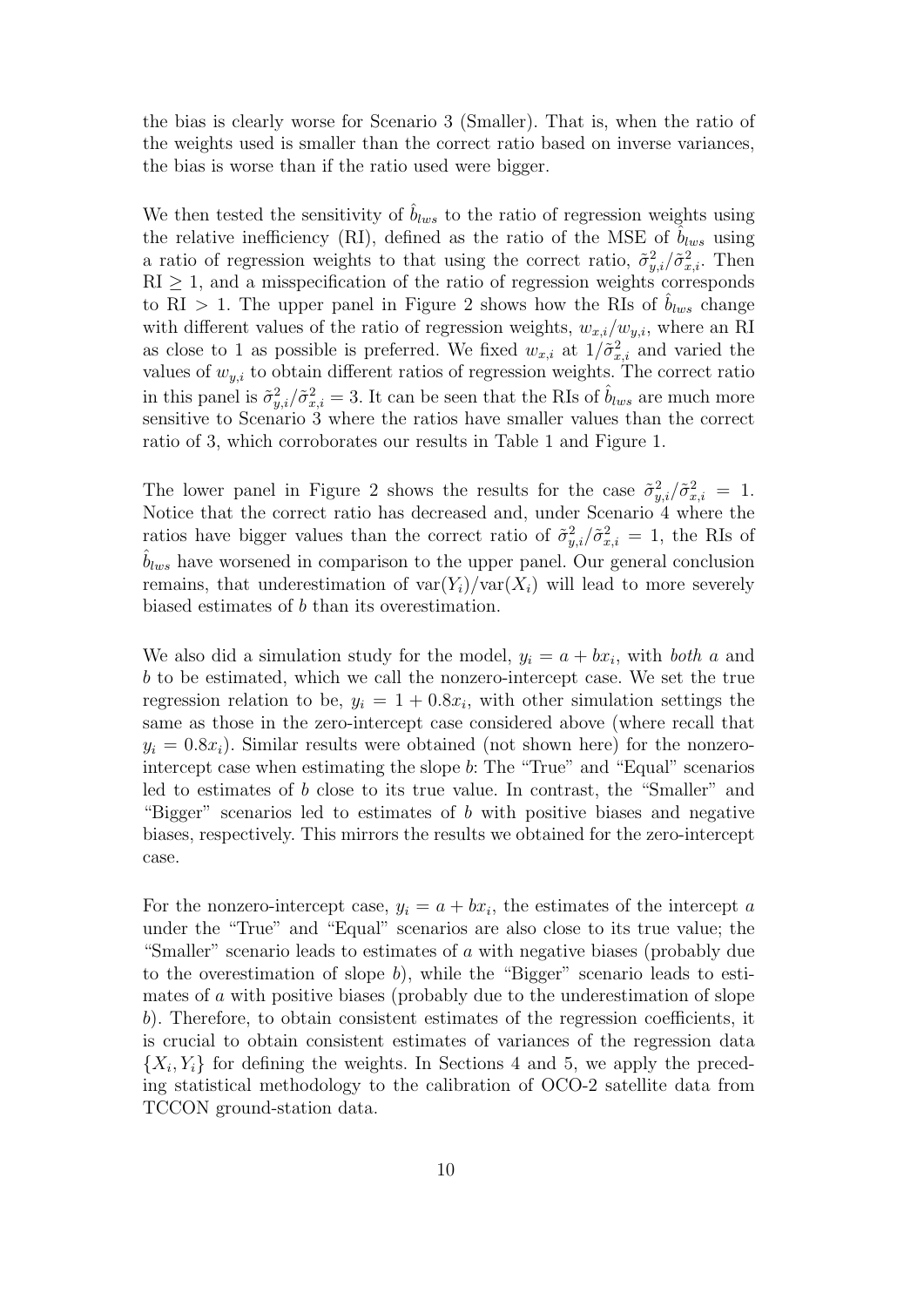

Fig. 1. Boxplots of the estimates of b under different specifications of weights. The true value of b is 0.8.

# 4 Statistical analysis of dependencies in the original TCCON and OCO-2 values

Since both  $X_i$  and  $Y_i$  are aggregated data based on a dataset of individual TCCON observations and a dataset of individual OCO-2 observations, respectively, it is necessary to analyze the temporal (for TCCON) and spatial (for OCO-2) dependence structures in order to obtain variances of  $X_i$  and  $Y_i$ . The TCCON and OCO-2 datasets at Lamont/3590 (which refers to the  $i$ -th station/orbit combination) are used to illustrate our methodology.

# 4.1 TCCON data analysis

There are more than 20 TCCON stations in the world and, in what follows, we have chosen the Lamont station located in Oklahoma, USA, to illustrate the appropriate calculation of  $\tilde{\sigma}_{x,i}^2 = \text{var}(X_i)$  and  $\tilde{\sigma}_{y,i}^2 = \text{var}(Y_i)$ . The Lamont station is in the Southern Great Plains, which has been widely studied in climate-model-calibration contexts [25]. On orbit 3590, the OCO-2 satellite was in target mode, obtaining individual observations around the Lamont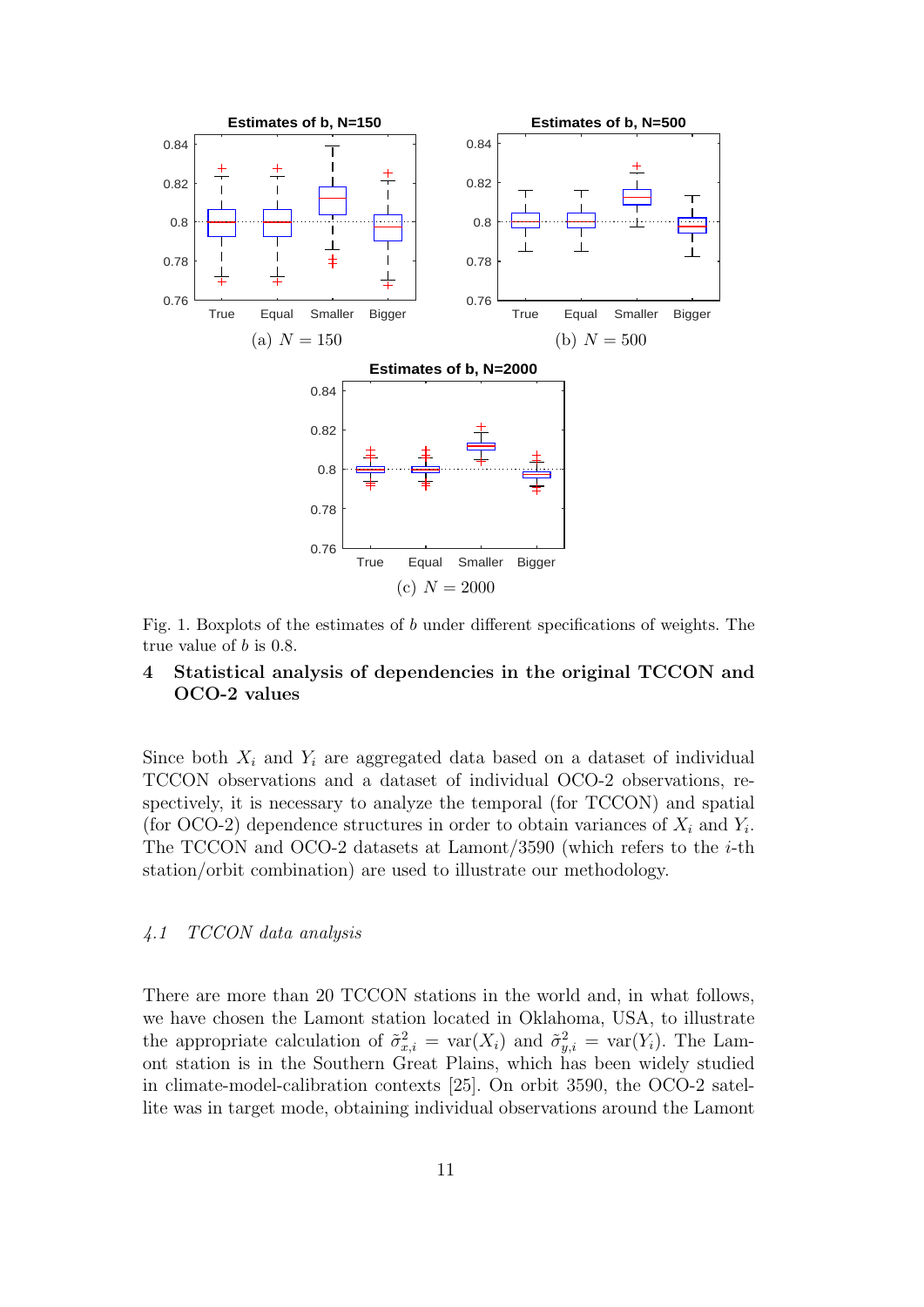

Fig. 2. The relative inefficiency, or RI (defined as the ratio of MSEs), of  $\hat{b}_{lws}$  for different values of  $w_{x,i}/w_{y,i}$ . The dashed line at 1 shows the relative inefficiency of  $\hat{b}_{lws}$  using  $w_{x,i}/w_{y,i} = \tilde{\sigma}_{y,i}^2/\tilde{\sigma}_{x,i}^2$  ( $\tilde{\sigma}_{y,i}^2/\tilde{\sigma}_{x,i}^2 = 3$  for the upper panel, and  $\tilde{\sigma}_{y,i}^2/\tilde{\sigma}_{x,i}^2 = 1$ for the lower panel). Large values of RI indicate an inferior estimator.

station during a time interval of a few minutes. In the analysis, the mean target time was first obtained as the average of OCO-2's target-start-time and target-end-time; then, as many as 65 individual TCCON observations, in the time window of approximately  $\pm 1$  hour centered at the mean target time, were selected for statistical analysis. The left panel of Figure 3 shows the selected TCCON observations plotted against their observation times for Lamont/3590; the right panel shows the spatial locations of the OCO-2 observations from target-start-time to target-end-time.

Since TCCON observations at a given ground-monitoring station are taken over time, we model them as realizations from a temporal stochastic process (i.e., a time series). For the *i*-th station/orbit (here, Lamont/3590), let  ${X_{i,1}, \ldots, X_{i,n_{x,i}}}$  be the  $n_{x,i}$  TCCON observations selected in the time win-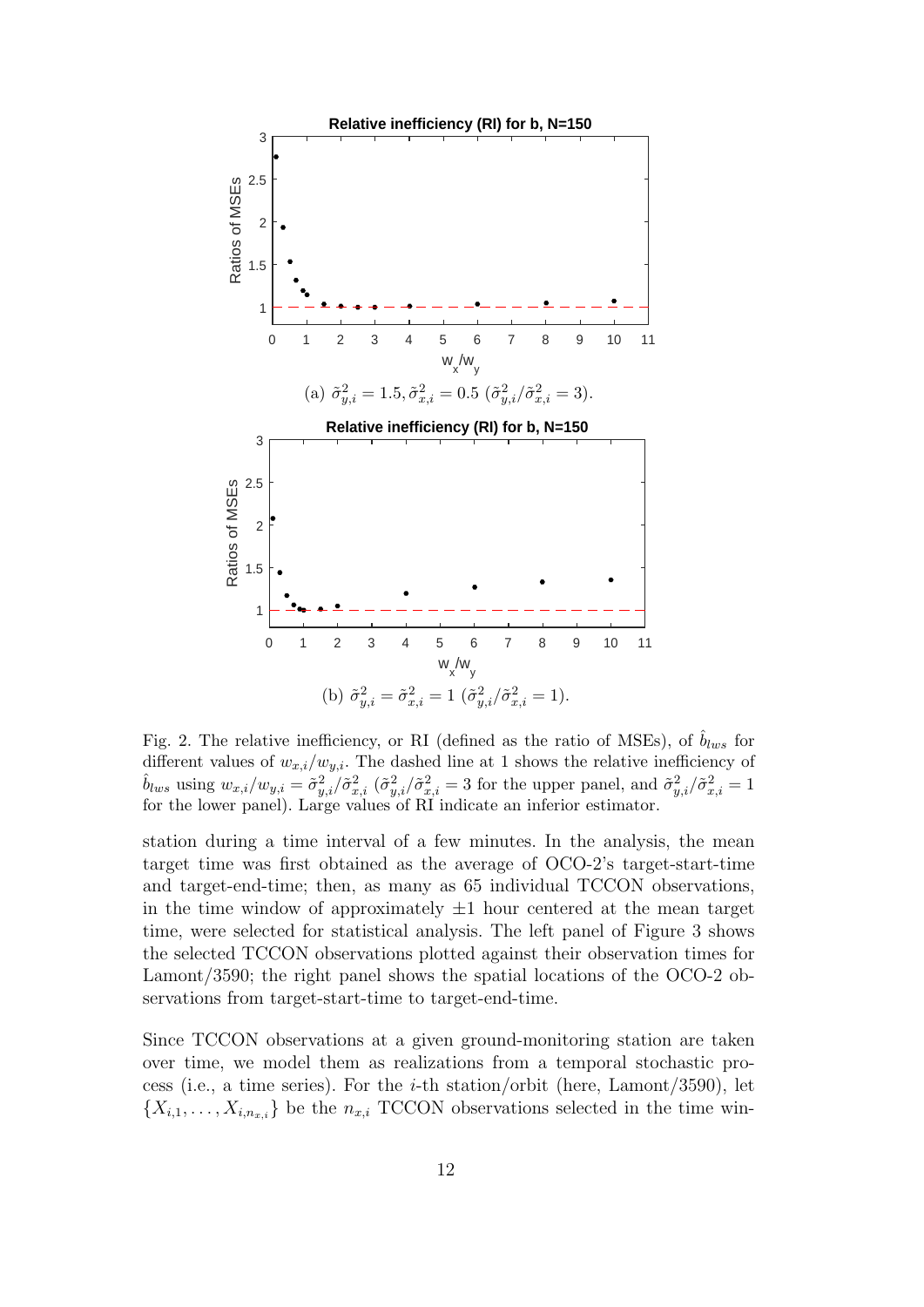

Fig. 3. The TCCON time series and OCO-2 observation locations for Lamont/3590. Left panel: TCCON observations versus time, where the vertical line is the mean target time. Right panel: OCO-2 observation locations, where the star shows the location of the Lamont TCCON station.

dow described above, and let  $\{t_{i,1},\ldots,t_{i,n_x,i}\}$  be their corresponding observation times. We can generally expect  $n_{x,i} = 65$ , although with missing data it may be less. We model  $\{X_{i,j}\}_{j=1}^{n_x,i}$  as follows:

$$
X_{i,j} = x_i + \epsilon_{x,i,j},\tag{7}
$$

where  $x_i$  is a fixed but unknown constant (in time) mean parameter, and  $\epsilon_{x,i,j}$ is a measurement-error term that we assume to be Gaussian with mean zero and temporal covariance function,  $\mathcal{C}_x(\cdot, \cdot; \boldsymbol{\theta}_{x,i})$ . In what follows, we capture the temporal dependence through the exponential covariance function,

$$
cov(\epsilon_{x,i,j}, \epsilon_{x,i,\ell}) = \mathcal{C}_x(t_{i,j}, t_{i,\ell}; \boldsymbol{\theta}_{x,i}) = \sigma_{x,i}^2 \exp(-|t_{i,j} - t_{i,\ell}|/\phi_{x,i}), \tag{8}
$$

where  $\theta_{x,i} = \{\sigma_{x,i}^2, \phi_{x,i}\}\$ , and  $\sigma_{x,i}^2 > 0$  and  $\phi_{x,i} > 0$  are the variance and range parameters, respectively. In engineering applications of  $(8)$ ,  $\phi_{x,i}$  is sometimes called the e-folding time, and  $3\phi_{x,i}$  is sometimes referred to as the equivalent range. For some TCCON stations/orbits, the time series might indicate a nonconstant trend over time. We remark that the covariance function can help capture small but apparent departures from a constant trend; if the trend component around the mean target time is not constant, then the range parameter increases to capture the temporal trend in the data.

By using REstricted Maximum Likelihood (REML) estimation for  $\sigma_{x,i}^2$  and  $\phi_{x,i}$  (see [26,27]), we obtain estimators of covariance parameters that are less biased than those obtained from maximum likelihood estimation. Let  $P =$  $(I_{n_{x,i}}-\frac{1}{n_{x}}$  $\frac{1}{n_{x,i}} \mathbf{1}_{n_{x,i}} \mathbf{1}_{n_{x,i}}^T$  be a projection matrix, where  $\mathbf{1}_{n_{x,i}}$  is a column vector of  $n_{x,i}$  ones; then REML performs maximum likelihood estimation on the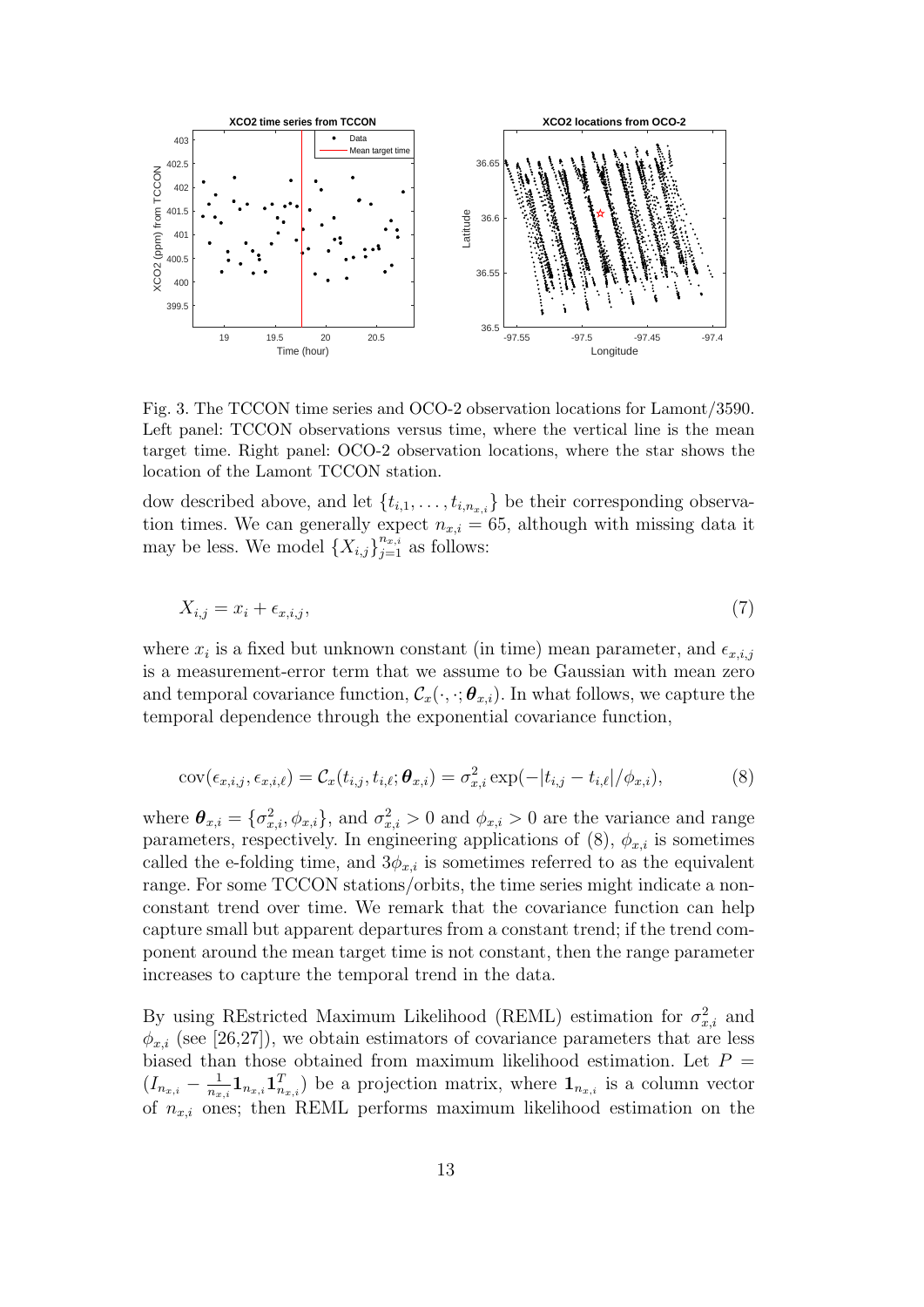transformed observations,  $\tilde{\mathbf{X}}_i = P_{1:(n_{x,i}-1)}\mathbf{X}_i = P_{1:(n_{x,i}-1)}\boldsymbol{\epsilon}_{x,i}$ , where  $P_{1:(n_{x,i}-1)}$ is a sub-matrix of P with its first  $(n_{x,i}-1)$  rows,  $\mathbf{X}_i = (X_{i,1}, \ldots, X_{i,n_{x,i}})^T$ , and  $\boldsymbol{\epsilon}_{x,i} = (\epsilon_{x,i,1},\ldots,\epsilon_{x,i,n_{x,i}})^T$ . Then  $\hat{\boldsymbol{\theta}}_{x,i}$  is obtained by maximizing the following log-restricted-likelihood function:

$$
\ell(\boldsymbol{\theta}_{x,i}|\{X_{i,j}\})=-\frac{1}{2}\tilde{\mathbf{X}}_i^T\tilde{\Sigma}_{x,i}^{-1}\tilde{\mathbf{X}}_i-\frac{1}{2}\log|\tilde{\Sigma}_{x,i}|-\frac{n_{x,i}}{2}\log(2\pi),
$$

where  $\tilde{\Sigma}_{x,i} = P_{1:(n_{x,i}-1)} \Sigma_{x,i} P_{1:(n_{x,i}-1)}^T$ , and  $\Sigma_{x,i}$  is the covariance matrix of  $\mathbf{X}_i$ . Notice that the log-restricted-likelihood does not depend on the mean  $x_i$ .

The left panel in Figure 4 shows the empirical semivariogram (e.g., see [28]) and the fitted semivariogram using REML parameter estimates. The fitted semivariogram values match the empirical ones well. We can see that the fitted semivariogram reaches its sill quickly with increasing time lags, indicating very weak temporal dependence in the TCCON observations. Based on the estimates given in Section 5, the equivalent range is  $3\hat{\phi}_{x,i} \simeq 1.3 \cdot 10^{-3}$  hour, which is much smaller than the time window of 2 hours.



Fig. 4. Empirical and fitted semivariogram plots for Lamont/3590. Left panel: semivariograms for the TCCON (temporal semivariograms) observations. Right panel: semivariograms for the OCO-2 (spatial isotropic semivariograms) observations.

# 4.2 OCO-2 data analysis

The OCO-2 dataset that targets the TCCON ground station during a given orbit has spatio-temporal locations in a small spatial region ( $\sim 0.2 \times 0.2$ ) degrees) within a few minutes ( $\sim$  5 minutes). Therefore, a spatial-constantmean assumption is likely to hold. Recall that the right panel in Figure 3 shows the locations of the OCO-2 data from target-start-time to target-end-time for Lamont/3590; eight footprints are clearly observed (and expected).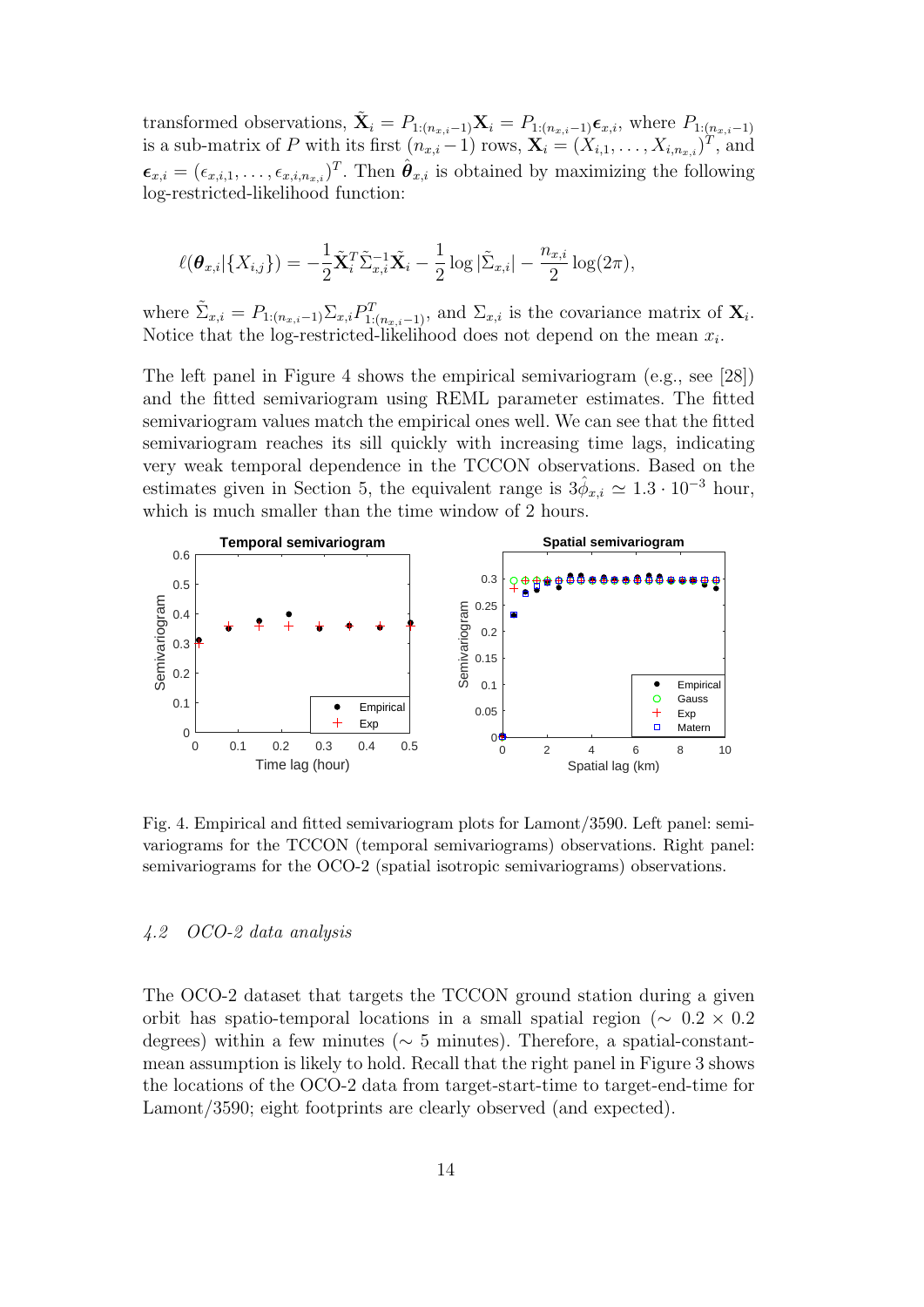Since the time interval of the OCO-2 observations is very short and the corresponding spatial locations are changing during the short time interval, we model the OCO-2 observations using a purely spatial process. Let  $\{Y_{i,1},\ldots,Y_{i,n_{i},i}\}$ be the  $n_{y,i}$  OCO-2 observations for the *i*-th station/orbit, with corresponding spatial locations  $\{s_{i,1},\ldots,s_{i,n_{i},j}\}\$ . At the resolution of 15km, the chordal distance, which is a Euclidean distance in three-dimensional space, is appropriate to quantify "closeness" of the OCO-2 data locations.

We model  $\{Y_{i,j} : j = 1, \ldots, n_{y,i}\}\$ as realizations from a spatial Gaussian process, as follows:

$$
Y_{i,j} = y_i + \epsilon_{y,i,j},\tag{9}
$$

where  $y_i$  is a fixed but unknown spatially constant mean parameter, and  $\epsilon_{y,i,j}$ is a measurement-error term that we assume to be Gaussian with mean zero and spatial covariance function,  $\mathcal{C}_y(\cdot,\cdot;\boldsymbol{\theta}_{y,i})$ . Let  $\mathcal{C}_y(\cdot,\cdot;\boldsymbol{\theta}_{y,i})$  be the flexible isotropic Matérn covariance function (see  $[28,29]$ ), which we use to evaluate  $cov(Y_{i,j}, Y_{i,\ell})$ . That is, the spatial covariances between OCO-2 data is modeled by

$$
C_{y}(\mathbf{s}_{i,j}, \mathbf{s}_{i,\ell}; \boldsymbol{\theta}_{y,i}) = \frac{\sigma_{y,i}^{2} 2^{1-\nu_{y,i}}}{\Gamma(\nu_{y,i})} \left( \frac{\|\mathbf{s}_{i,j} - \mathbf{s}_{i,\ell}\|}{\phi_{y,i}} \right)^{\nu_{y,i}} \mathcal{K}_{\nu_{y,i}} \left( \frac{\|\mathbf{s}_{i,j} - \mathbf{s}_{i,\ell}\|}{\phi_{y,i}} \right), \quad (10)
$$

where  $\theta_{y,i} = \{\sigma_{y,i}^2, \phi_{y,i}, \nu_{y,i}\}, \sigma_{y,i}^2 > 0$  is the variance parameter,  $\phi_{y,i} > 0$  is the range parameter, and  $\nu_{y,i} > 0$  is the smoothness parameter. In (10),  $\Gamma(\cdot)$  is the gamma function, and  $\mathcal{K}_{\nu_{n,i}}(\cdot)$  is a modified Bessel function of the second kind of order  $\nu_{u,i}$ . The covariance model given by (10) provides extra flexibility for modeling the smoothness of the process with the inclusion of the third parameter,  $\nu_{y,i}$ . The exponential covariance function in (8) is a special case of the Matérn model with  $\nu_{y,i} = 0.5$ ; when  $\nu_{y,i}$  tends to infinity, the so-called Gaussian covariance function is obtained.

Outliers are typical in most remote sensing datasets, and hence estimates of the covariance-model parameters need to be robust to them. We therefore use robust estimators of the semivariogram (e.g., [28,30]) and fit the covariancefunction parameters using weighted least squares [28].

The Cressie-Hawkins semivariogram estimator [28] is:

$$
\hat{\gamma}(\mathbf{h}(k)) = \frac{1}{2} \left( \frac{1}{|N(\mathbf{h}(k))|} \sum_{N(\mathbf{h}(k))} |Y_{i,j} - Y_{i,\ell}|^{1/2} \right)^4 / \left( 0.457 + \frac{0.494}{|N(\mathbf{h}(k))|} \right), (11)
$$

where  $N(\mathbf{h}(k)) \equiv \{ (j, \ell) : \mathbf{s}_{i,j} - \mathbf{s}_{i,\ell} \in \text{tol}(\mathbf{h}(k)), \text{and } j, \ell = 1, \ldots, n_{y,i} \},$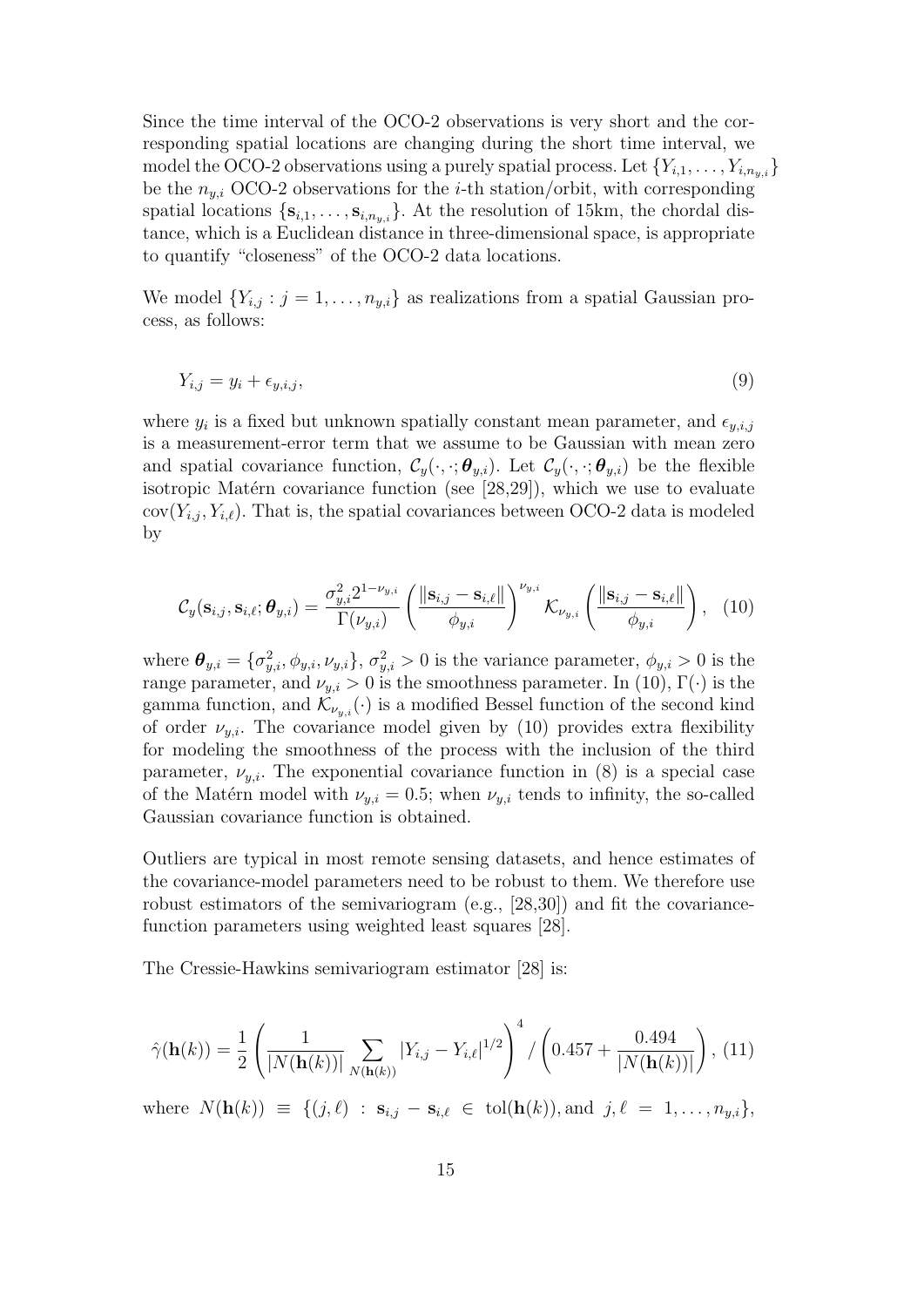tol( $h(k)$ ) is a pre-specified tolerance region around the spatial lag  $h(k)$ , and  $|N(\mathbf{h}(k))|$  is the number of distinct pairs in  $N(\mathbf{h}(k))$ . Then the parameters  $\theta_{y,i}$  are estimated by weighted least squares (see [28]); that is, we minimize with respect to  $\boldsymbol{\theta}_{y,i}$ ,

$$
W(\boldsymbol{\theta}_{y,i}) = \sum_{k=1}^{K} |N(\mathbf{h}(k))| \left( \frac{\hat{\gamma}(\mathbf{h}(k))}{\gamma(\mathbf{h}(k); \boldsymbol{\theta}_{y,i})} - 1 \right)^2.
$$
 (12)

In (12),  $\gamma(\mathbf{h}(k); \theta_{y,i}) = C_y(\mathbf{0}; \theta_{y,i}) - C_y(\mathbf{h}(k); \theta_{y,i})$  is the semivariogram based on the covariance model in (10). Notice that  $\gamma(\cdot; \theta_{y,i})$  does not depend on the spatial mean  $y_i$ , and hence neither does  $(12)$ . The range of spatial lags  ${\bf h}(k) : k = 1, ..., K$  is constrained so that  $\|{\bf h}(k)\| \leq \frac{1}{2} \max\{|{\bf s}_{i,j} - {\bf s}_{i,k}\|$ :  $j, k = 1, \ldots, n_{y,i}$ , for each  $k = 1, \ldots, K$ , and for each spatial lag we adjust tol( $h(k)$ ) to ensure that  $|N(h(k))|$  does not fall below 30; these are empirical rules of thumb that work well (e.g., see [31,32]). In our application to the Lamont/3590 OCO-2 dataset,  $K = 20$  equally spaced spatial lags were used to evaluate  $W(\boldsymbol{\theta}_{u,i})$  defined by (12).

We fitted three Matérn models with different smoothness parameters, namely a Matérn model with  $\hat{\nu}_{y,i}$  fitted via minimizing (12); the exponential model,  $\sigma_{y,i}^2 \exp(-\|\mathbf{s}_{i,j} - \mathbf{s}_{i,k}\|/\phi_{y,i}),$  which is a Matérn model with  $\nu_{y,i} = 0.5$ ; and the Gaussian model,  $\sigma_{y,i}^2 \exp(-\|\mathbf{s}_{i,j} - \mathbf{s}_{i,k}\|^2/\phi_{y,i})$ , which is a Matérn model with  $\nu_{y,i} \to \infty$ . The right panel of Figure 4 shows the empirical semivariograms versus the fitted semivariograms obtained from these three models. It is clear that the fitted Matérn covariance model is the best, due to its ability to capture the smoothness of the spatial process. The value of  $W(\theta_{y,i})$  using the fitted Matérn model is 687.989, which is much smaller than the fitted exponential model's value of 1261.964 and much smaller than the fitted Gaussian model's value of 1384.135.

The empirical semivariogram of the OCO-2 data attains its sill gently as a function of spatial lag, indicating quite strong spatial dependence. Based on the parameter-estimation results in Section 5, the equivalent range is about 1.37km. Compared with the spatial domain of approximately  $15km \times 15km$ , the correlations among the OCO-2 observations are substantial, and hence they will have a large effect on  $\tilde{\sigma}_{y,i}^2 = \text{var}(Y_i)$ , which will be in turn have a large effect on  $\tilde{n}_{u,i}$ , the effective sample size.

#### 5 Calculation of  $X_i$  and  $Y_i$  and of their associated variances

In this section, we discuss how to estimate the variances of the measurement errors of  $X_i$  in (7) and  $Y_i$  in (9), which are then used to define the weights in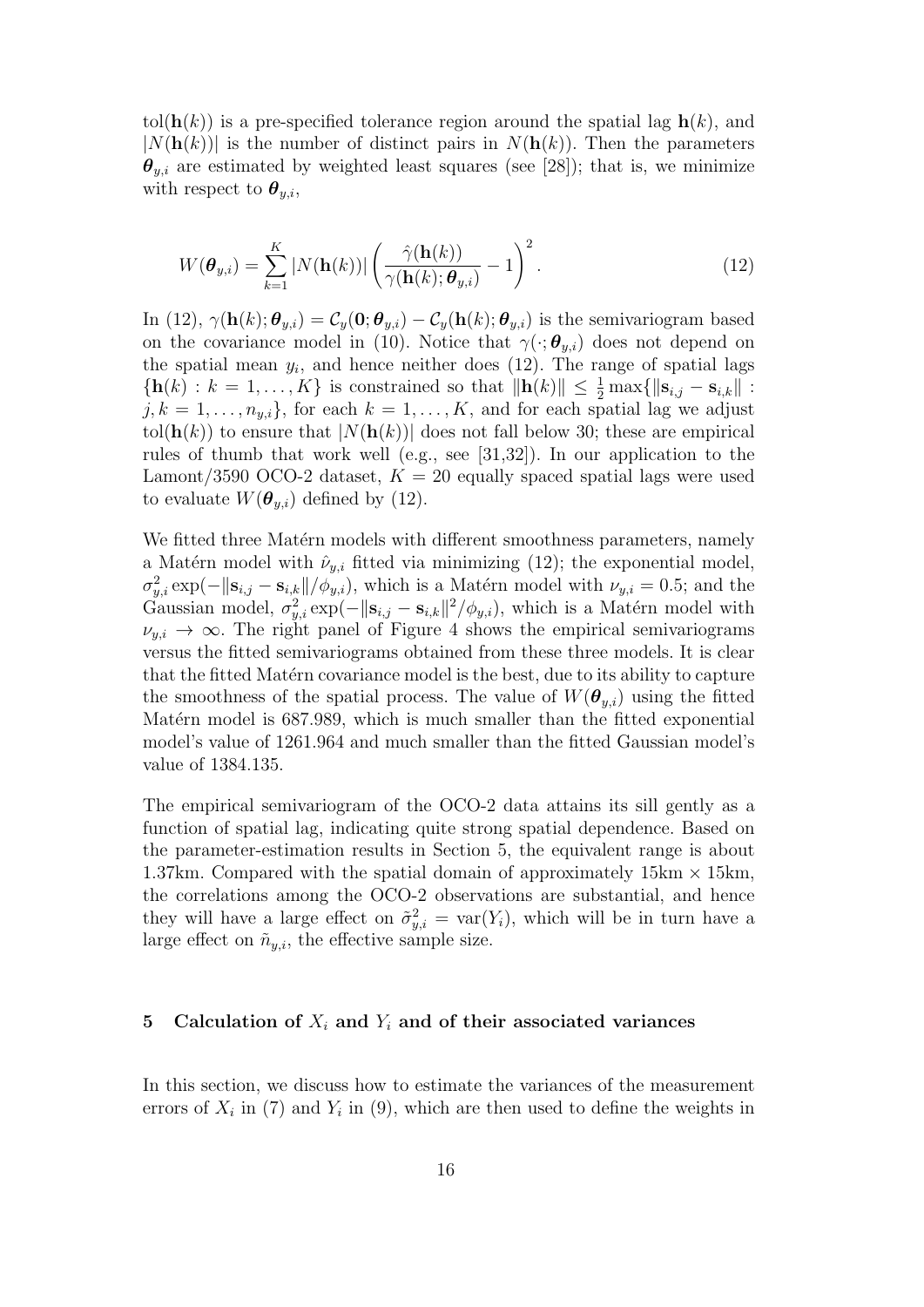(3). We have seen in Section 3 how important this step is; use of inappropriate values of  $\tilde{\sigma}_{x,i}^2$  and  $\tilde{\sigma}_{y,i}^2$  may lead to biased estimates of b. The TCCON and OCO-2 datasets at Lamont/3590 (indexed by  $i$ ) [33] are used to illustrate the appropriate calculation of the all-important regression weights,  $w_{x,i} = 1/\tilde{\sigma}_{x,i}^2$ and  $w_{y,i} = 1/\tilde{\sigma}_{y,i}^2$ , where asymptotically unbiased estimators,  $\hat{\tilde{\sigma}}_{x,i}^2$  and  $\hat{\tilde{\sigma}}_{y,i}^2$ , are used in their place.

#### 5.1 Variance estimation in the TCCON dataset

Generally speaking, TCCON datasets are of very high quality, with very few outliers. Consequently, the sample mean,  $X_i \equiv \frac{1}{n_i}$  $\frac{1}{n_{x,i}} \sum_{j=1}^{n_{x,i}} X_{i,j}$ , serves as the *i*-th representative point for TCCON in the regression analysis. From the model  $(7), X_i = x_i + \text{ave}(\epsilon_{x,i,j}), \text{ where } \text{ave}(\epsilon_{x,i,j}) = \frac{1}{n_{x,i}} \sum_{j=1}^{n_{x,i}} \epsilon_{x,i,j}; \text{ hence,}$ 

$$
\tilde{\sigma}_{x,i}^2 = \text{var}(\text{ave}(\epsilon_{x,i,j})) = \frac{\sigma_{x,i}^2}{n_{x,i}} + \frac{1}{n_{x,i}^2} \sum_{j=1}^{n_{x,i}} \sum_{k \neq j} C_{x,i,j,k} , \qquad (13)
$$

where  $C_{x,i;j,k} = C_x(t_{i,j}, t_{i,k}; \boldsymbol{\theta}_{x,i})$  is given by (8). By substituting into (13) the REML estimates  $\hat{\theta}_{x,i} = \{\hat{\sigma}_{x,i}^2, \hat{\phi}_{x,i}\}\$  (Section 4.1) of temporal covariance function parameters  $\theta_{x,i}$ , the estimate  $\hat{\sigma}_{x,i}^2$  of  $\tilde{\sigma}_{x,i}^2$  can be readily obtained. Then we use the regression weight,  $w_{x,i} = 1/\hat{\sigma}_{x,i}^2$ .

If the measurement errors  $\{\epsilon_{x,i,j}\}_{j=1}^{n_{x,i}}$  are independent, then  $\text{var}(X_i) = \sigma_{x,i}^2/n_{x,i}$ . In the presence of temporal dependence, the effective sample size,  $\tilde{n}_{x,i}$  (in contrast to the actual sample size), for computing the variance of  $X_i$  is defined as (see [28], pp. 14-15):

$$
\tilde{n}_{x,i} = \sigma_{x,i}^2 / \text{var}(\text{ave}(\epsilon_{x,i,j})) = \left(\frac{1}{n_{x,i}^2} \sum_{j=1}^{n_{x,i}} \sum_{k=1}^{n_{x,i}} \rho_{x,i,j,k}\right)^{-1},\tag{14}
$$

where  $\rho_{x,i;j,k} = C_{x,i;j,k}/\sigma_{x,i}^2$ . Formula (14) depends on  $\sigma_{x,i}^2$  and  $\phi_{x,i}$ ; estimates  $\hat{\sigma}_{x,i}^2$  and  $\hat{\phi}_{x,i}$  are substituted into (14) to obtain the final result that we also call  $\tilde{n}_{x,i}$  (a slight abuse of notation). The effective sample size (14) is always smaller than the actual sample size when the measurement errors are positively correlated. For Lamont/3590, Table 2 shows that  $\tilde{n}_{x,i}$  is very close to  $n_{x,i}$ , since there is only weakly positive temporal dependence in the TCCON dataset.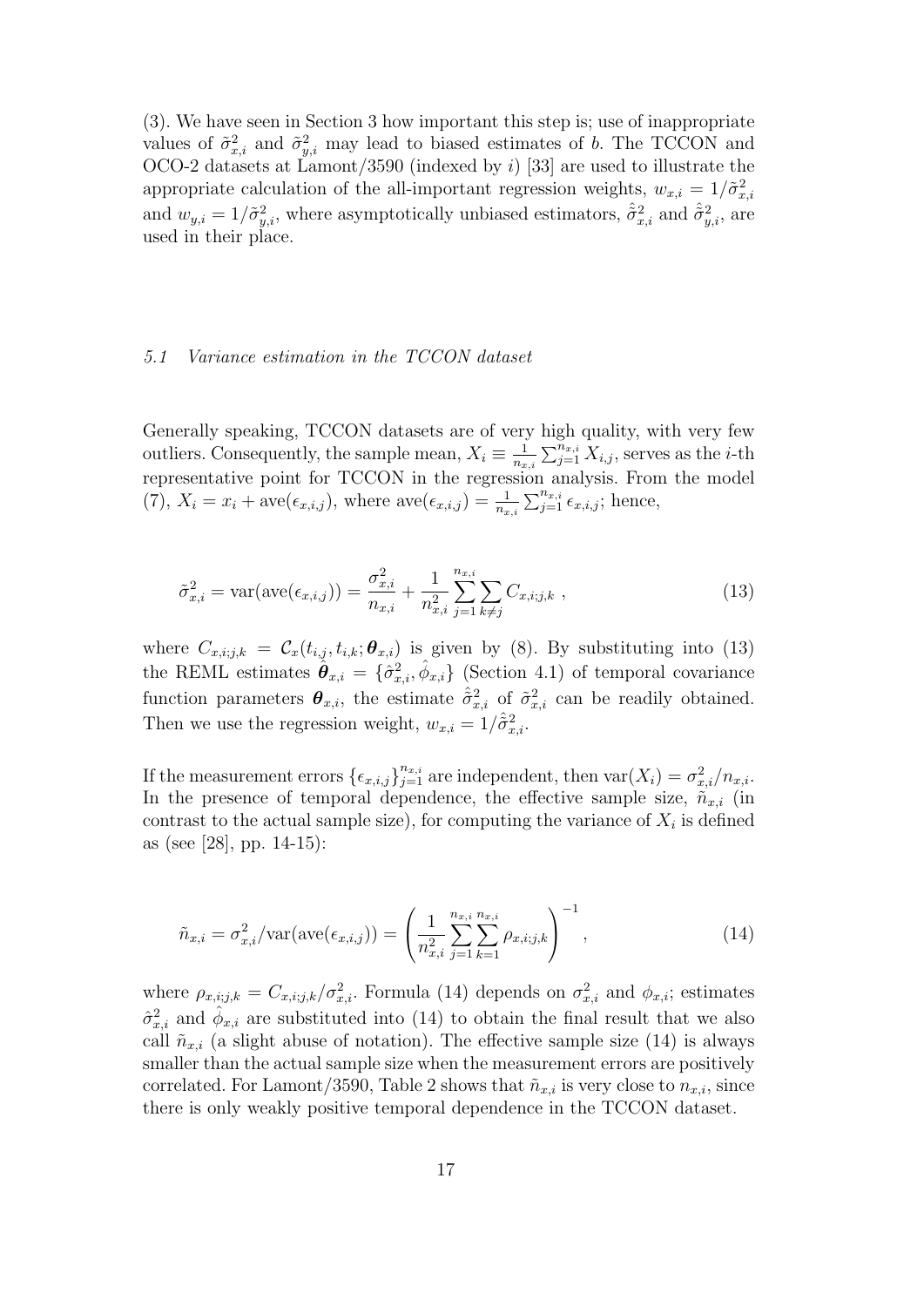#### 5.2 Variance estimation in the OCO-2 dataset

OCO-2 measurements are based on reflected energy from Earth's surface. This, and the impact of environmental factors such as clouds and aerosols on the data-retrieval process, results in high variability and a number of outliers in the OCO-2 dataset. Hence, rather than the sample mean, the sample median given by  $Y_i = \text{median}\{Y_{i,j} : j = 1, \ldots, n_{y,i}\} \equiv \text{med}(Y_{i,j})$  is chosen as a robust OCO-2 representative point in the pair  $(X_i, Y_i)$  used in the regression. The OCO-2 data are spatially correlated, so we need to specify the (approximate) variance of the sample median under this dependence; detailed calculations are given in the Appendix.

From the model (9),  $Y_i = y_i + \text{med}(\epsilon_{y,i,j})$ , and hence  $\tilde{\sigma}_{y,i}^2 = \text{var}(\text{med}(\epsilon_{y,i,j}))$ . Under mild conditions that are given in [34,35], the large-sample variance is,

$$
\tilde{\sigma}_{y,i}^2 = \text{var}(\text{med}(\epsilon_{y,i,j})) \simeq \frac{\pi \sigma_{y,i}^2}{2n_{y,i}} + \frac{\sigma_{y,i}^2}{n_{y,i}^2} \sum_{j=1}^{n_{y,i}} \sum_{k \neq j} \arcsin(C_{y,i,j,k}/\sigma_{y,i}^2), \tag{15}
$$

where  $C_{u,i;j,k} = \text{cov}(\epsilon_{u,i,j}, \epsilon_{u,i,k}) = C_u(\mathbf{s}_{i,j}, \mathbf{s}_{i,k}; \boldsymbol{\theta}_{u,i})$  is given by (10). By substituting into (15) the semivariogram-based weighted-least-squares estimates,  $\hat{\boldsymbol{\theta}}_{y,i} = \{\hat{\sigma}_{y,i}^2, \hat{\phi}_{y,i}, \hat{\nu}_{y,i}\}\$  (Section 4.2), of spatial covariance parameters  $\boldsymbol{\theta}_{y,i}$ , the estimate  $\hat{\sigma}_{y,i}^2$  of  $\tilde{\sigma}_{y,i}^2$  can be readily obtained. Then we use the regression weight,  $w_{y,i} = 1/\hat{\tilde{\sigma}}_{y,i}^2$ .

If the measurement errors  $\{\epsilon_{y,i,j}\}_{j=1}^{n_{y,i}}$  are independent, then  $\text{var}(Y_i) \simeq \frac{\pi}{2}$  $rac{\pi}{2}(\sigma_{y,i}^2/n_{y,i}).$ Consequently, the effective sample size,  $\tilde{n}_{y,i}$ , for computing the variance of  $Y_i$ is,

$$
\tilde{n}_{y,i} = \frac{\pi}{2} \cdot \frac{\sigma_{y,i}^2}{\text{var}(\text{med}(\epsilon_{y,i,j}))} = \frac{\pi}{2} \left( \frac{1}{n_{y,i}^2} \sum_{j=1}^{n_{y,i}} \sum_{k=1}^{n_{y,i}} \arcsin(\rho_{y,i,j,k}) \right)^{-1}, \quad (16)
$$

where  $\rho_{y,i;j,k} = C_{y,i;j,k}/\sigma_{y,i}^2$ . Formula (16) depends on  $\sigma_{y,i}^2$ ,  $\phi_{y,i}$ , and  $\nu_{y,i}$ ; estimates  $\hat{\sigma}_{y,i}^2$ ,  $\hat{\phi}_{y,i}$ , and  $\hat{\nu}_{y,i}$  are substituted into (16) to obtain the final result that we also call  $\tilde{n}_{y,i}$  (a slight abuse of notation). For Lamont/3590, Table 2 shows that the effective sample size  $\tilde{n}_{y,i}$  is much smaller than the actual sample size  $n_{y,i}$ , since there is strongly positive spatial dependence in the OCO-2 dataset.

Similar variance calculations can be made for carrying out flux inversions, where the variances are needed for quantifying the uncertainty of spatially aggregated mole-fraction data.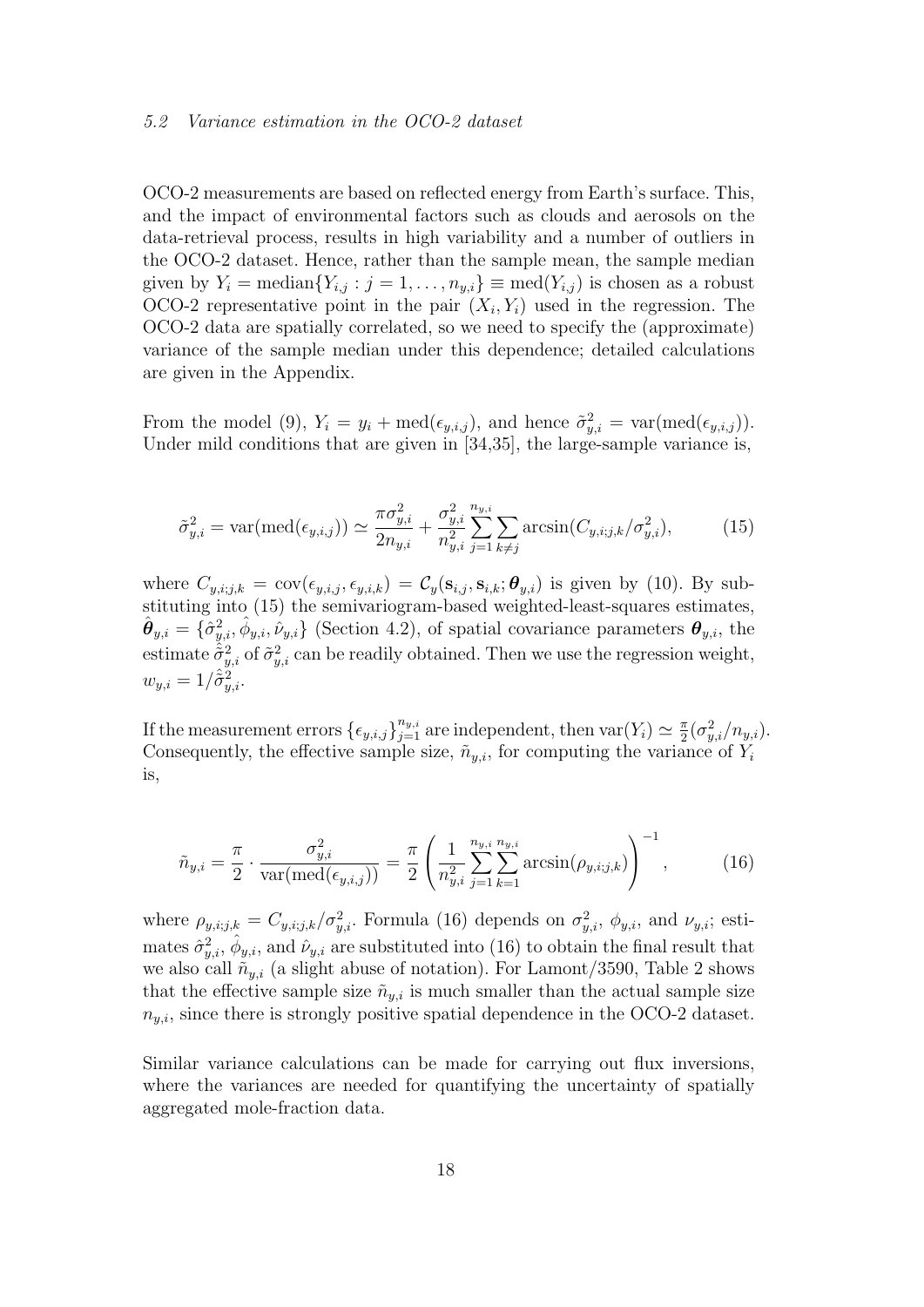Table 2 shows the results of parameter estimation and the calculation of effective sample sizes for both the TCCON and the OCO-2 datasets associated with Lamont/3590. For the TCCON dataset, the range-parameter estimate  $\hat{\phi}_{x,i}$  is very small relative to the 2-hour time window over which the data were collected, and so the temporal correlations drop quickly with increasing time lags. The weak correlations in the TCCON data lead to an effective sample size,  $\tilde{n}_{x,i}$ , that is very close to the actual sample size,  $n_{x,i}$ . For the OCO-2 dataset, the range-parameter estimate  $\hat{\phi}_{y,i}$  is much larger, relative to the  $15km \times 15km$  spatial window in which the data were collected. Hence, the strongly positive spatial correlations in the OCO-2 data result in an effective sample size,  $\tilde{n}_{y,i}$ , that is much smaller than the actual sample size,  $n_{y,i}$ .

#### Table 2

Parameter estimation results, sample variances, and the effective sample sizes for Lamont/3590.

| <b>TCCON</b> | $X_i$                        | $\tilde{\sigma}_{x,i}^2$ | $S^2_{x,i}$ | $n_{x,i}$ | $\tilde{n}_{x,i}$           | $\hat{\sigma}_{x,i}^2$ | $\phi_{x,i}$ | $\nu_{x,i}$                                              |
|--------------|------------------------------|--------------------------|-------------|-----------|-----------------------------|------------------------|--------------|----------------------------------------------------------|
|              |                              |                          |             |           |                             |                        |              | 401.0840 0.0063 0.3602 65 57.05 0.3607 0.0039 0.5(fixed) |
| OCO-2        | $Y_i$                        |                          | $S_{y,i}^2$ |           | $n_{y,i}$ $\tilde{n}_{y,i}$ | $\hat{\sigma}_{y,i}^2$ | $\phi_{y,i}$ | $\nu_{y,i}$                                              |
|              | $400.0395$ $0.0023$ $0.3025$ |                          |             |           |                             |                        |              | $2961$ $202.32$ $0.2989$ $0.7117$ $0.1849$               |

Based on (6), we obtain the relative regression weights of  $w_{x,i}/w_{y,i} = \tilde{\sigma}_{y,i}^2/\tilde{\sigma}_{x,i}^2 =$ 0.3651. For version 7 of the OCO-2 retrieval data product, the calculation used  $w_{x,i}/w_{y,i} = S_{y,i}^2/S_{x,i}^2 = 0.8398$ , where  $S_{x,i}^2$  and  $S_{y,i}^2$  are sample variances of the individual TCCON and OCO-2 datasets, respectively. The sample variances were used to define weights for version 7 of the OCO-2 retrieval data product, because they better reflect variability observed in the data than the squared standard errors. Based on our calculations in this article, the sample-variancebased weights used for version 7 overestimate the approximate ratio of weights for Lamont/3590 (i.e., Scenario 4, which is "Bigger"). Our simulations in Section 3 show that the regression-slope estimate will be negatively biased and the relative inefficiency will be larger than 1, but not as high as one would obtain under Scenario 3 ("Smaller").

#### 6 Concluding remarks

In this paper, we have proposed a statistical procedure for obtaining regression weights that lead to consistent estimation of linear-regression coefficients. Our application is to calibration of satellite remote sensing observa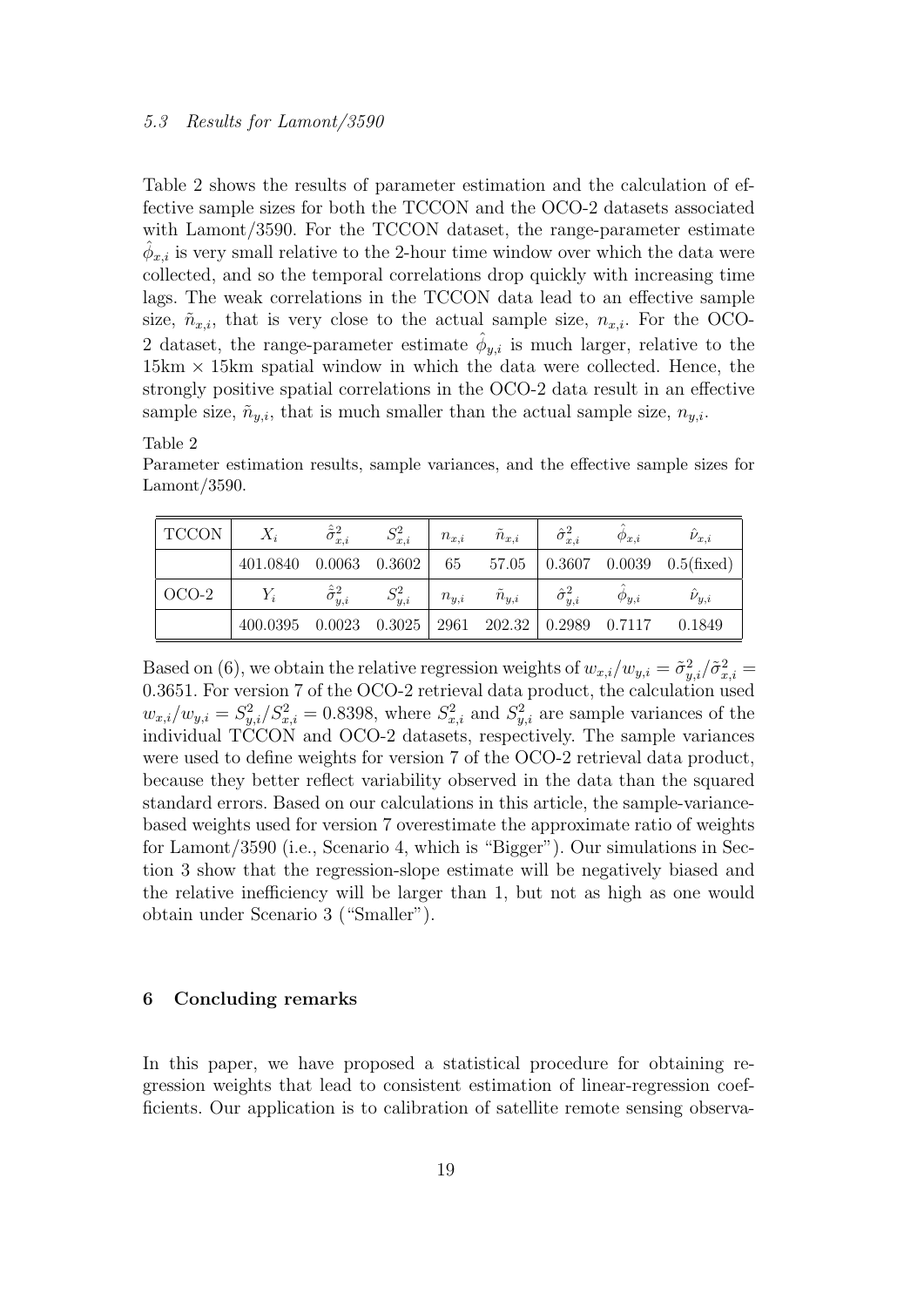tions obtained by looking down from space, calibrated to ground-based observations obtained by looking up from the ground. Specifically, the OCO-2 values  ${Y_i}$  are regressed on the corresponding TCCON values  ${X_i}$ . In this article, we show that the appropriate regression weights depend on temporal (TCCON) and spatial (OCO-2) dependence structures. Specification of the regression weights associated with  $X_i$  and  $Y_i$  are crucial for obtaining an (asymptotically) unbiased, least-sum-of-weighted-squares estimator,  $b_{lws}$ . When  $w_{x,i}/w_{y,i} = \tilde{\sigma}_{y,i}^2/\tilde{\sigma}_{x,i}^2$ , the estimating equation for b is unbiased, which results in (asymptotic) unbiasedness of  $\hat{b}_{lws}$ . Therefore, it is desirable to use unbiased estimates of variances of  $X_i$  and  $Y_i$  for defining the weights.

Since  $X_i$  and  $Y_i$  are aggregated data calculated from sets of individual TCCON and OCO-2 observations, respectively, we explore the temporal-dependence and spatial-dependence structures in the TCCON and OCO-2 datasets for estimating  $\tilde{\sigma}_{x,i}^2$  and  $\tilde{\sigma}_{y,i}^2$ , respectively. Based on our analysis, the individual observations in the TCCON dataset are weakly correlated in time, resulting in an effective sample size very close to the actual sample size; in contrast, the individual observations in the OCO-2 dataset have nonnegligible correlations in space, resulting in an effective sample size much smaller than the actual sample size. Our results show that any new version of the OCO-2 data obtained by regressing  $OCO-2$  (Y) on TCCON (X) should use regression weights that result in unbiased estimating equations of the regression parameters.

NASA's latest release of OCO-2 data is version 7; it was obtained from a linearregression fit according to the model given by  $(1)$ , with intercept  $a = 0$  and a different choice of regression weights than the optimal choice proposed in this paper; see Section 5. Version 7 used TCCON and their concomitant OCO-2 datasets at  $N = 66$  station/orbit combinations. Future work will result in a careful analysis of all 66 datasets, which can then be used to obtain consistent estimators,  $\hat{a}_{lws}$  and  $b_{lws}$ , of the regression parameters a and b. The research will build on the substantial methodology given in the preceding sections and the appendix.

#### Acknowledgements

The OCO-2 data used in this article were produced by the OCO-2 project at the Jet Propulsion Laboratory, California Institute of Technology, and they were obtained from the OCO-2 data archive maintained at the NASA Goddard Earth Science Data and Information Services Center (http://disc.sci. gsfc.nasa.gov/OCO-2). TCCON data were obtained from the TCCON Data Archive, hosted by the Carbon Dioxide Information Analysis Center (CDIAC) (tccon.ornl.gov). The Lamont TCCON station is funded by NASA grants NNX14AI60G, NNX11AG01G, NAG5-12247, NNG05-GD07G, and NASA's Orbiting Carbon Observatory Program. We are grateful to the DOE ARM program for technical support at Lamont. Zhang and Cressie's research was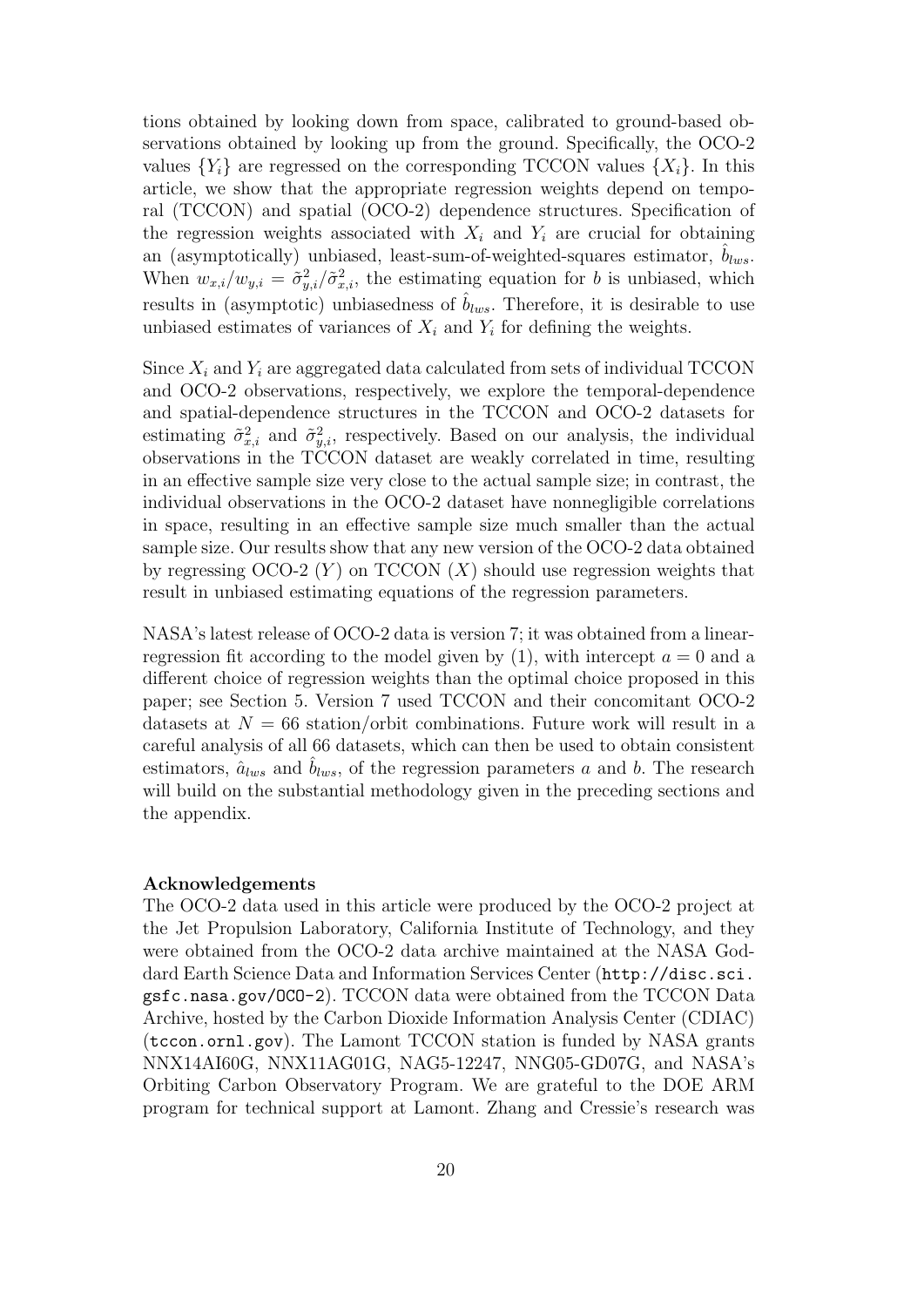partially supported by a 2015-2017 Australian Research Council Discovery Grant, number DP150104576; Cressie's research was also partially supported by NASA grant NNH11-ZDA001N-OCO2. We would like to thank Paul Wennberg and Camille Viatte for early discussions and their interest in this research.

#### References

- [1] D. Crisp, H. R. Pollock, R. Rosenberg, L. Chapsky, R. A. M. Lee, F. A. Oyafuso, et al., The on-orbit performance of the Orbiting Carbon Observatory (OCO-2) instrument and its radiometrically calibrated products, Atmospheric Measurement Techniques Discussions (2016).
- [2] R. K. Pachauri, M. Allen, V. Barros, J. Broome, W. Cramer, R. Christ, J. Church, L. Clarke, Q. Dahe, P. Dasgupta, et al., Climate Change 2014: Synthesis Report. Contribution of Working Groups i, ii and iii to the Fifth Assessment Report of the Intergovernmental Panel on Climate Change, Tech. rep. (2014).
- [3] C. L. Quéré, R. J. Andres, T. Boden, T. Conway, R. Houghton, J. I. House, G. Marland, G. P. Peters, G. Van der Werf, A. Ahlström, et al., The global carbon budget 1959–2011, Earth System Science Data 5 (2013) 165–185.
- [4] C. Le Quéré, M. R. Raupach, J. G. Canadell, G. Marland, L. Bopp, P. Ciais, T. J. Conway, S. C. Doney, R. A. Feely, P. Foster, et al., Trends in the sources and sinks of carbon dioxide, Nature Geoscience 2 (2009) 831–836.
- [5] S. Boland, H. Bösch, L. Brown, J. Burrows, P. Ciais, B. Connor, D. Crisp, S. Denning, S. Doney, R. Engelen, et al., The need for atmospheric carbon dioxide measurements from space: Contributions from a rapid reflight of the Orbiting Carbon Observatory, Tech. rep., OCO Science Team, NASA Jet Propulsion Labaratory (2009).
- [6] C. Miller, D. Crisp, P. DeCola, S. Olsen, J. T. Randerson, A. M. Michalak, A. Alkhaled, P. Rayner, D. J. Jacob, P. Suntharalingam, et al., Precision requirements for space-based data, Journal of Geophysical Research: Atmospheres 112 (D10) (2007) n/a–n/a. doi:10.1029/2006JD007659.
- [7] D. Wunch, G. C. Toon, J.-F. L. Blavier, R. A. Washenfelder, J. Notholt, B. J. Connor, D. W. Griffith, V. Sherlock, P. O. Wennberg, The total carbon column observing network, Philosophical Transactions of the Royal Society of London A: Mathematical, Physical and Engineering Sciences 369 (2011) 2087–2112.
- [8] D. Wunch, G. C. Toon, P. O. Wennberg, S. C. Wofsy, B. B. Stephens, M. L. Fischer, O. Uchino, J. B. Abshire, P. Bernath, S. C. Biraud, et al., Calibration of the Total Carbon Column Observing Network using aircraft profile data, Atmospheric Measurement Techniques 3 (2010) 1351–1362.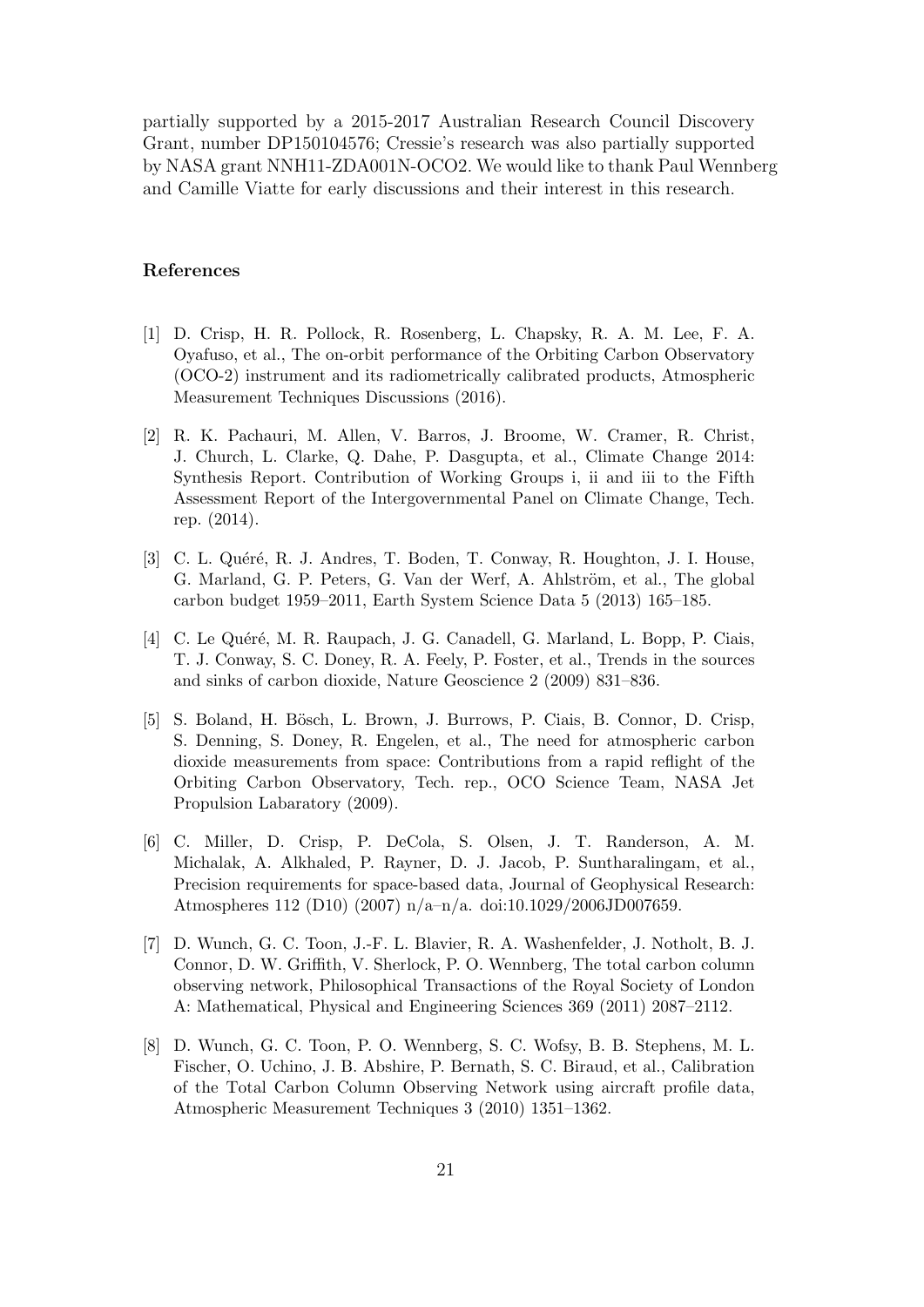- [9] D. Wunch, P. O. Wennberg, G. Osterman, B. Fisher, B. Naylor, C. M. Roehl, C. O'Dell, et al., Comparisons of the Orbiting Carbon Observatory-2 (OCO-2) XCO2 measurements with TCCON, Atmospheric Measurement Techniques Discussions (2016).
- [10] L. Mandrake, C. O'Dell, D. Wunch, P. O. Wennberg, B. Fisher, G. B. Osterman, A. Eldering, Orbiting Carbon Observatory–2 (OCO-2) warn level, bias correction, and lite file product description, Tech. rep., JPL (2015).
- [11] C. W. O'Dell, P. O. Wennberg, A. Eldering, D. Crisp, M. R. Gunson, B. Fisher, The OCO-2 retrieval algorithm, Atmospheric Measurement Techniques, in prep. (2016).
- [12] J. Wennberg, A. Gittelsohn, Small area variations in health care delivery, Science 182 (1973) 1102–1108.
- [13] Goddard Earth Sciences Data and Information Services Center OCO-2 Data Holdings (2016). doi:http://disc.sci.gsfc.nasa.gov/OCO-2.
- [14] D. York, Least-squares fitting of a straight line, Canadian Journal of Physics 44 (1966) 1079–1086.
- [15] D. York, N. M. Evensen, M. L. Martınez, J. D. B. Delgado, Unified equations for the slope, intercept, and standard errors of the best straight line, American Journal of Physics 72 (2004) 367–375.
- [16] J. Riu, F. X. Rius, Univariate regression models with errors in both axes, Journal of Chemometrics 9 (1995) 343–362.
- [17] J. Riu, F. X. Rius, Assessing the accuracy of analytical methods using linear regression with errors in both axes, Analytical Chemistry 68 (1996) 1851–1857.
- [18] C. Cantrell, Technical Note: Review of methods for linear least-squares fitting of data and application to atmospheric chemistry problems, Atmospheric Chemistry and Physics 8 (2008) 5477–5487.
- [19] W. A. Fuller, Measurement Error Models, John Wiley & Sons, Hoboken, NJ, 2009.
- [20] C.-L. Cheng, J. Riu, On estimating linear relationships when both variables are subject to heteroscedastic measurement errors, Technometrics 48 (2006) 511–519.
- [21] D. York, Least squares fitting of a straight line with correlated errors, Earth and Planetary Science Letters 5 (1968) 320–324.
- [22] D. M. Titterington, A. N. Halliday, On the fitting of parallel isochrons and the method of maximum likelihood, Chemical Geology 26 (1979) 183–195.
- [23] V. P. Godambe, An optimum property of regular maximum likelihood estimation, Annals of Mathematical Statistics 31 (1960) 1208–1211.
- [24] G. Y. Yi, N. Reid, A note on mis-specified estimating functions, Statistica Sinica 20 (2010) 1749–1769.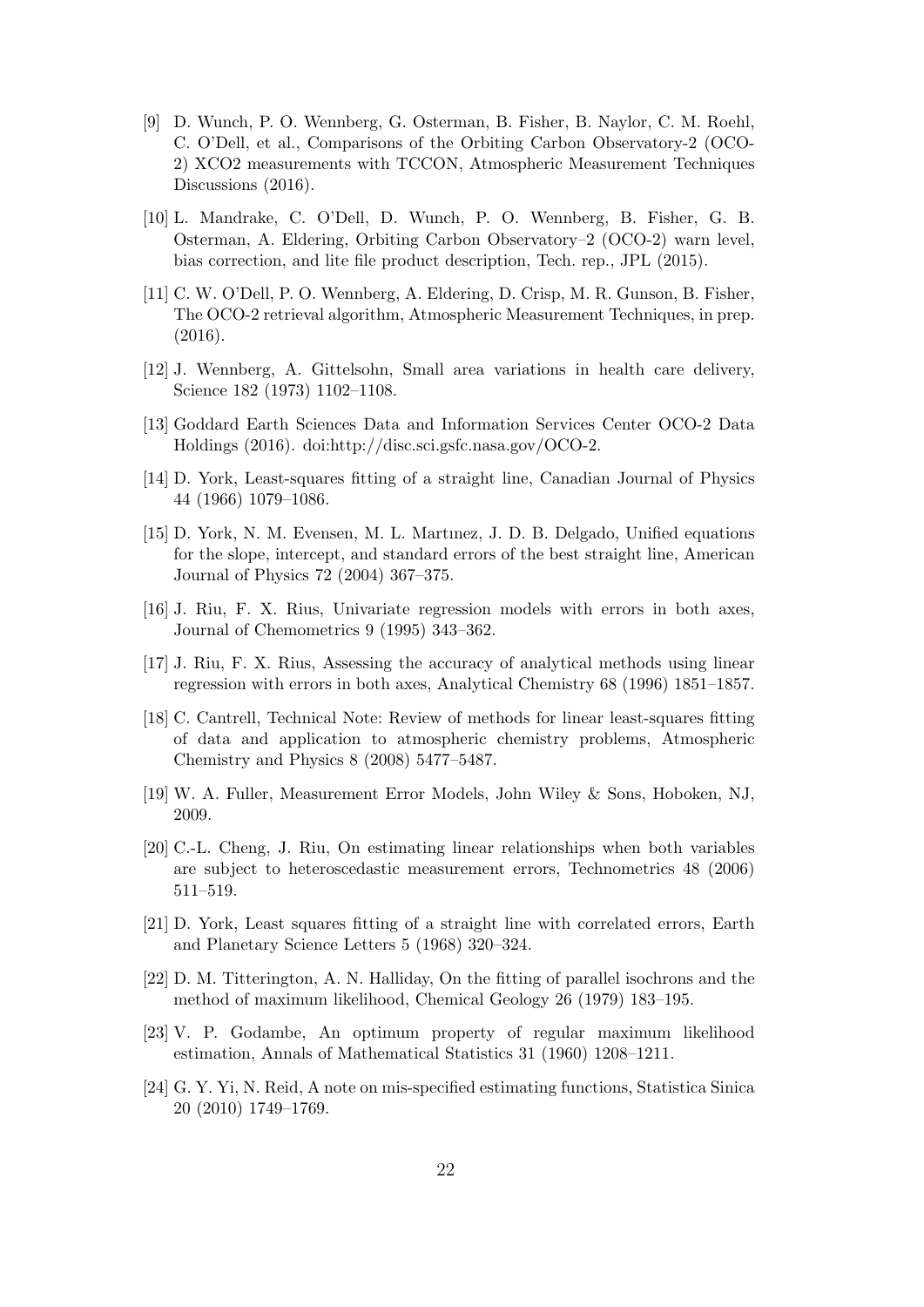- [25] B. Yang, Y. Qian, G. Lin, R. Leung, Y. Zhang, Some issues in uncertainty quantification and parameter tuning: A case study of convective parameterization scheme in the WRF regional climate model, Atmospheric Chemistry and Physics 12 (2012) 2409–2427.
- [26] H. D. Patterson, R. Thompson, Recovery of inter-block information when block sizes are unequal, Biometrika 58 (1971) 545–554.
- [27] D. A. Harville, Maximum likelihood approaches to variance component estimation and to related problems, Journal of the American Statistical Association 72 (1977) 320–338.
- [28] N. Cressie, Statistics for Spatial Data, revised edition, John Wiley & Sons, Hoboken, NJ, 1993.
- [29] B. Matérn, Spatial Variation, Vol. 36, Springer Science & Business Media, New York, NY, 2013.
- [30] N. Cressie, D. M. Hawkins, Robust estimation of the variogram: I, Journal of the International Association for Mathematical Geology 12 (1980) 115–125.
- [31] A. G. Journel, C. J. Huijbregts, Mining Geostatistics, Academic Press, London, UK, 1978.
- [32] N. Cressie, A graphical procedure for determining nonstationarity in time series, Journal of the American Statistical Association 83 (1988) 1108–1116.
- [33] P. O. Wennberg, D. Wunch, C. Roehl, J.-F. Blavier, G. C. Toon, N. Allen, P. Dowell, K. Teske, C. Martin, J. Martin, TCCON data from Lamont, Oklahoma, USA (2014). doi:10.14291/tccon.ggg2014.lamont01.R0/1149159.
- [34] N. Cressie, G. Glonek, Median based covariogram estimators reduce bias, Statistics & Probability Letters 2 (1984) 299–304.
- [35] P. K. Sen, On the Bahadur representation of sample quantiles for sequences of  $\varphi$ -mixing random variables, Journal of Multivariate Analysis 2 (1972) 77–95.
- [36] I. Abrahamson, Orthant probabilities for the quadrivariate normal distribution, Annals of Mathematical Statistics 35 (1964) 1685–1703.

# APPENDIX . Approximate variance of the sample median under dependence

We provide some details for obtaining the approximate variance of the sample median under dependence. Since many of the target-mode OCO-2 datasets contain outliers, the sample median replaces the sample mean as the representative value,  $Y_i$ , for the *i*-th station/orbit. Recall that we model the *i*-th OCO-2 dataset as a realization from a Gaussian process with a constant mean  $y_i$  and a spatial covariance function,  $\mathcal{C}_y(\cdot, \cdot; \boldsymbol{\theta}_{y,i})$  given by (10). Under mild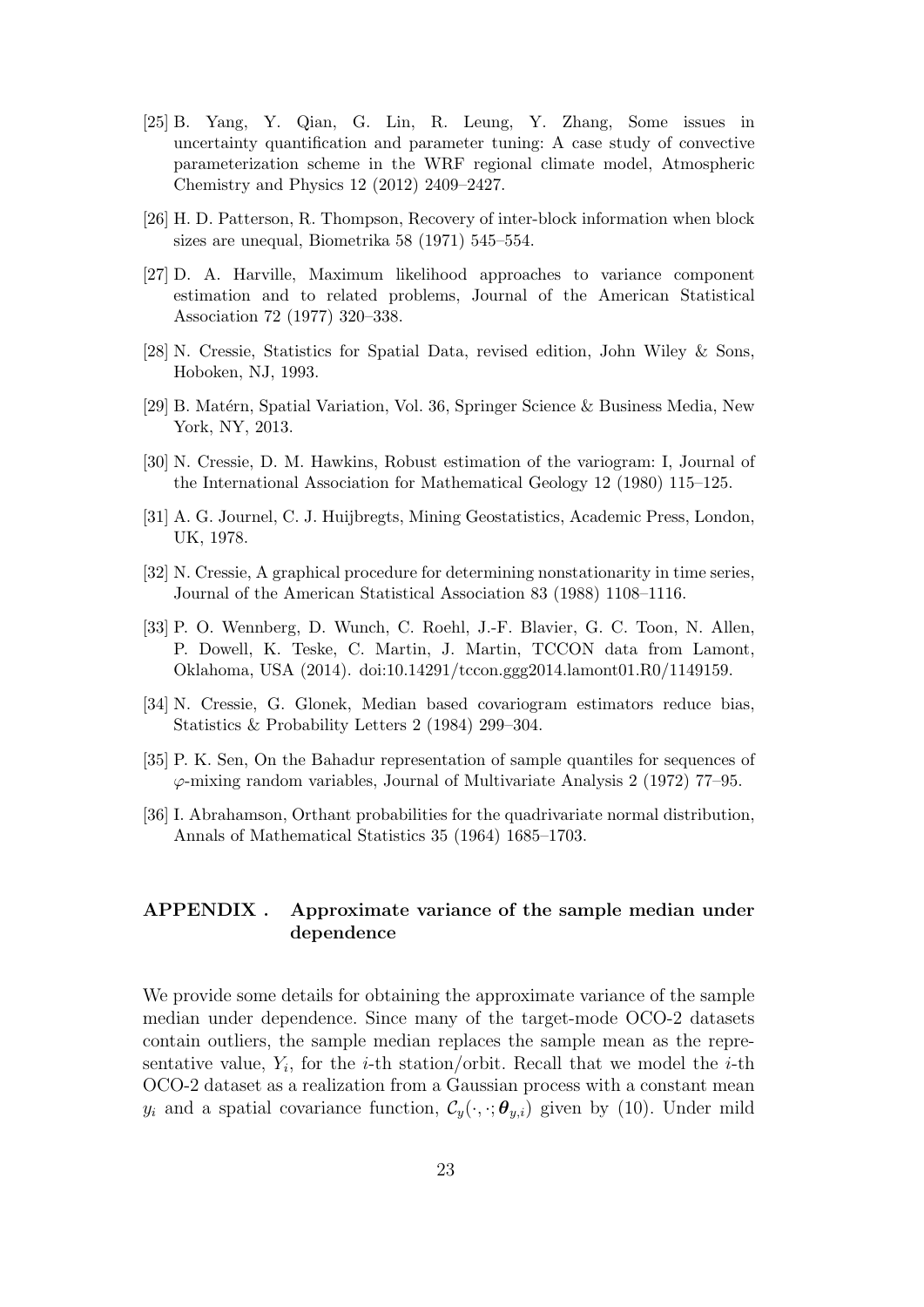conditions, the sample median converges almost surely to  $y_i$  and, to leading order, we may write the sample median as (see [34,35]),

$$
\tilde{Y}_i = y_i + \frac{1}{n_{y,i}} \sum_{j=1}^{n_{y,i}} \text{sgn}(Y_{i,j} - y_i) / (2f(y_i)).
$$

In the equation above, the function,  $sgn(x)$ , is a sign function such that sgn(x) = 1 if  $x > 0$ , sgn(x) = 0 if  $x = 0$ , and sgn(x) = -1 if  $x < 0$ ; and  $f(\cdot)$  is the density function of  $Y_{i,j}$ , which here is Gaussian.

Therefore, the asymptotic variance of the sample median is, to leading order,

$$
\begin{split} \text{var}(\tilde{Y}_i) &= \frac{1}{n_{y,i}^2} \sum_{j=1}^{n_{y,i}} \sum_{k=1}^{n_{y,i}} \text{cov}(\text{sgn}(Y_{i,j} - y_i), \text{sgn}(Y_{i,k} - y_i)) / (2f(y_i))^2 \\ &= \frac{1}{n_{y,i}^2} \sum_{j=1}^{n_{y,i}} \sum_{k=1}^{n_{y,i}} E(\text{sgn}(Y_{i,j} - y_i) \text{sgn}(Y_{i,k} - y_i)) / (2f(y_i))^2 \\ &= \frac{1}{n_{y,i}^2} \sum_{j=1}^{n_{y,i}} \frac{1}{(2f(y_i))^2} + \frac{1}{n_{y,i}^2} \sum_{j=1}^{n_{y,i}} \sum_{k \neq j} E(\text{sgn}(Y_{i,j} - y_i) \text{sgn}(Y_{i,k} - y_i)) / (2f(y_i))^2, \end{split}
$$

since  $E(\text{sgn}(Y_{i,j})) = 0$  and  $E(\text{sgn}(Y_{i,j})^2) = 1$ . Now,

$$
E(\text{sgn}(Y_{i,j} - y_i)\text{sgn}(Y_{i,k} - y_i)) = E(\mathbf{1}_{Y_{i,j} > y_i}\mathbf{1}_{Y_{i,k} > y_i}) - E(\mathbf{1}_{Y_{i,j} > y_i}\mathbf{1}_{Y_{i,k} < y_i})
$$
  
\n
$$
-E(\mathbf{1}_{Y_{i,j} < y_i}\mathbf{1}_{Y_{i,k} > y_i}) + E(\mathbf{1}_{Y_{i,j} < y_i}\mathbf{1}_{Y_{i,k} < y_i})
$$
  
\n
$$
= P(Y_{i,j} > y_i, Y_{i,k} > y_i) - P(Y_{i,j} > y_i, Y_{i,k} < y_i)
$$
  
\n
$$
-P(Y_{i,j} < y_i, Y_{i,k} > y_i) + P(Y_{i,j} < y_i, Y_{i,k} < y_i).
$$

By Sheppard's theorem described in [36],  $P(Y_{i,j} > y_i, Y_{i,k} > y_i) = \frac{1}{4} + \frac{1}{2} \arcsin(C_{i,j} + C_{i,j} + 1/2)$  where  $C_{i,j}$  is the covariance of  $Y_{i,j}$  and  $\frac{1}{2\pi} \arcsin(C_{y,i;j,k}/(C_{y,i;j,j}C_{y,i;k,k})^{1/2}),$  where  $C_{y,i;j,k}$  is the covariance of  $Y_{i,j}$  and  $\overline{Y}_{i,k}$  and, because of stationarity of (10),  $C_{y,i;j,j} = C_{y,i;k,k} = \sigma_{y,i}^2$ . Since  $P(Y_{i,j} <$  $y_i, Y_{i,k} < y_i) = P(Y_{i,j} > y_i, Y_{i,k} > y_i)$ , and

$$
P(Y_{i,j} > y_i, Y_{i,k} < y_i) + P(Y_{i,j} < y_i, Y_{i,k} > y_i) = 1 - 2P(Y_{i,j} > y_i, Y_{i,k} > y_i),
$$

we readily obtain,

$$
E(\text{sgn}(Y_{i,j} - y_i)\text{sgn}(Y_{i,k} - y_i)) = \frac{2}{\pi}\arcsin(C_{y,i;j,k}/(C_{y,i;j,j}C_{y,i;k,k})^{1/2}).
$$

Recall that in the Gaussian case, the marginal density results in  $f(y_i)$  =  $(2\pi\sigma_{y,i}^2)^{-1/2}$ , and hence  $1/(2f(y_i))^2 = \pi\sigma_{y,i}^2/2$ . Therefore, the asymptotic variance of the sample median is,